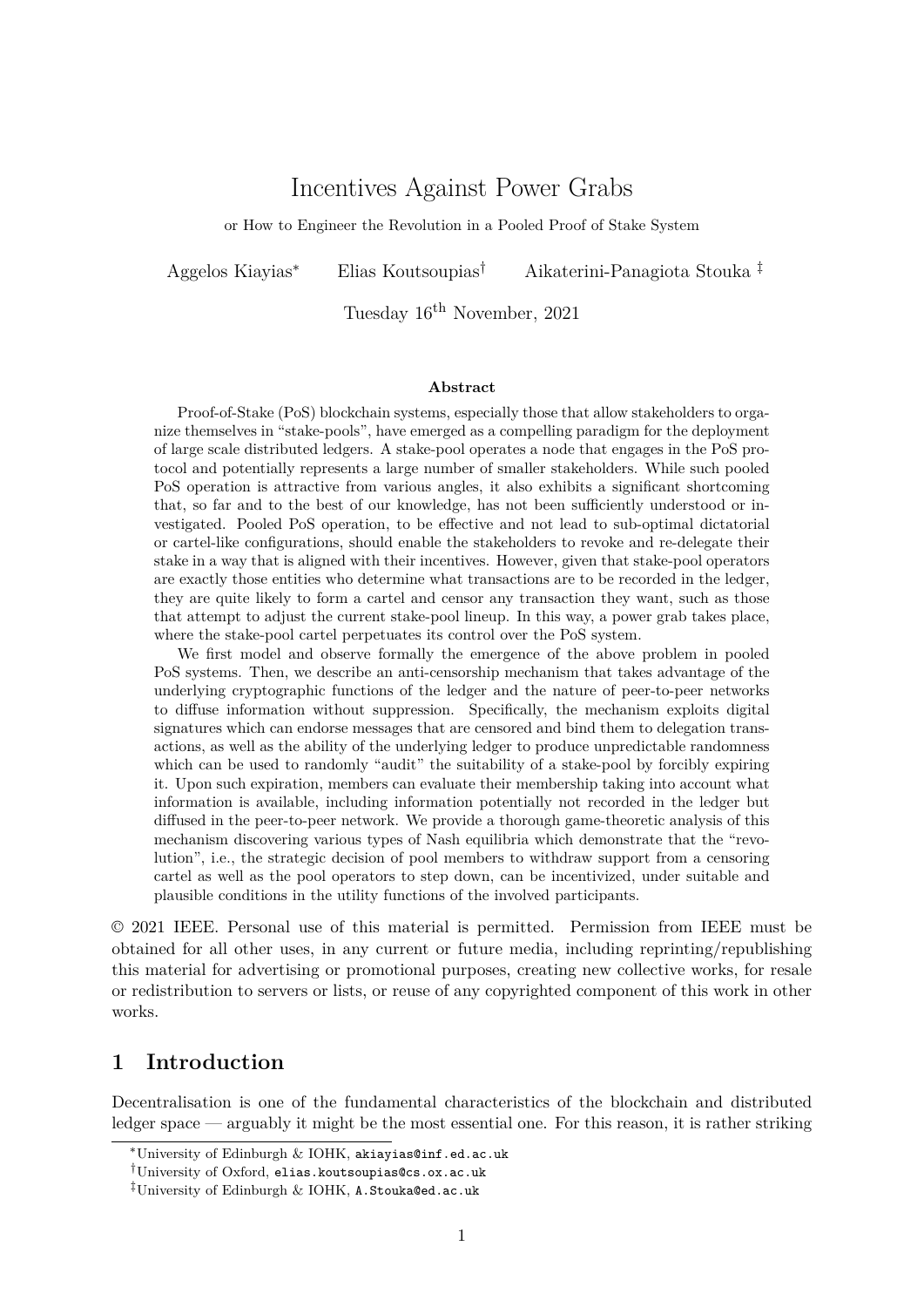that many deployed systems exhibit a rather small level of decentralisation.<sup>1</sup>

While surprising at first, this current state of affairs is less so when put under scrutiny. Recent works such as  $[6, 17, 2, 18]$  showed that various classes of mechanisms that organize a set of rational stakeholders around a common goal can easily lead to ce[nt](#page-1-0)ralized dictatorial solutions or a low degree of centralization.

In terms of their design approach, there are two major methods in building large scale distributed ledgers. Th[e](#page-15-0) [first](#page-15-1) [on](#page-15-2)[e su](#page-15-3)ggested by Bitcoin [20] and followed by a large number of other projects relies on the concept of proof-of-work (PoW) [11, 4] to coordinate participation in ledger maintenance. The main criticism against Bitcoin is its high-energy expenditure. To address the problem of energy expenditure, a second method has been proposed early on that employs proof-of-stake (PoS), see e.g., [19, 16, 10, 7]; i[n a](#page-16-0) PoS system participants engage in the protocol based on the amount of stake recorded in the l[edg](#page-15-4)[er](#page-15-5). While energy expenditure is minimal, the problem of incentivising decentralized operation in PoS systems remains an active area of research and it is also the focus of the present work. The flipside of the above line of reasoning that advocates for d[ece](#page-16-1)n[tra](#page-15-6)l[iza](#page-15-7)t[io](#page-15-8)n is the realization that some degree of centralized operation can be beneficial in a distributed ledger. The main rationale is that offering a minimum level of quality of service (QoS), requires effort and a highly decentralized system, be it PoW-based or PoS-based, may not attract sufficiently equipped or knowledgeable participants to deliver the level of QoS that would make the system useful to the participants. For this reason the vast majority of PoW and PoS systems have mechanisms, either built-in or as overlays, that enable parties to aggregate themselves into groups and either work together forming mining pools, or vote with their stake to elect some well equipped participants to perform the protocol on their behalf.

In the PoS setting, stakeholders of the ledger can organize themselves in block producing entities (hereinafter referred to as "stake-pools") by simply issuing a certificate recording the details of their pool and then record it the ledger. Ethereum-2.0's "validators" is an example of such an approach.<sup>2</sup>

Given that not all nodes are willing or able to setup a block producing entity, many PoS systems allow for "delegating" one's stake to an already registered pool so that the pool can represent them in [b](#page-1-1)lock production; this gives rise to what we call a *Pooled PoS system*. Such a system simplifies coordination between stakeholders, who otherwise would have to organize themselves via an off-chain protocol. The act of delegation itself can be also very simple, merely adding a certificate to the blockchain with the details of the stake-pool receiving the stake; once the delegation certificate is deposited, there is no need for stakeholders to engage in the protocol and they may be offline except for periodically checking the system to obtain their rewards. Most major PoS systems adopt this delegated approach; we mention a few examples that have been widely discussed in public forums and include Bitshares' "witnesses" [5], Tezos' "bakers" [22], EOS's "block-producers" [12], Qtum's "offline staking" [21], and Cardano's "stake-pools" [15]. Despite the advantages of delegation in the PoS setting, one cannot fail to observe a major shortcoming they possess. The process of vetting stake-pool proposals will inevitably lead to delegation revocations and subsequent reassignment of delegate stake [to](#page-15-9) alternative and [mor](#page-16-2)e competitive stake-pool pr[opo](#page-15-10)sals. It is in this way that [th](#page-16-3)e system is expected to evolve [ove](#page-15-11)r time and maintain an approximately efficient operation continuously. But if the current line-up of stake-pools is the one responsible for recording such delegated stake reassignments and new pool registrations, *what is to prevent stake-pools to form a cartel and censor all attempts to change the block-producing entities?* After all, it is the stake-pool operators themselves who decide what transactions are to be recorded in the blocks that comprise the distributed ledger, and thus they would have no incentive to add a transaction that removes them from power or

<sup>&</sup>lt;sup>1</sup>For instance, refer to https://www.bitcoinera.app/arewedecentralizedyet/ for a comparison between popular cryptocurrency systems.

<span id="page-1-1"></span><span id="page-1-0"></span><sup>&</sup>lt;sup>2</sup>Please refer to https://github.com/ethereum/eth2.0-specs for more details.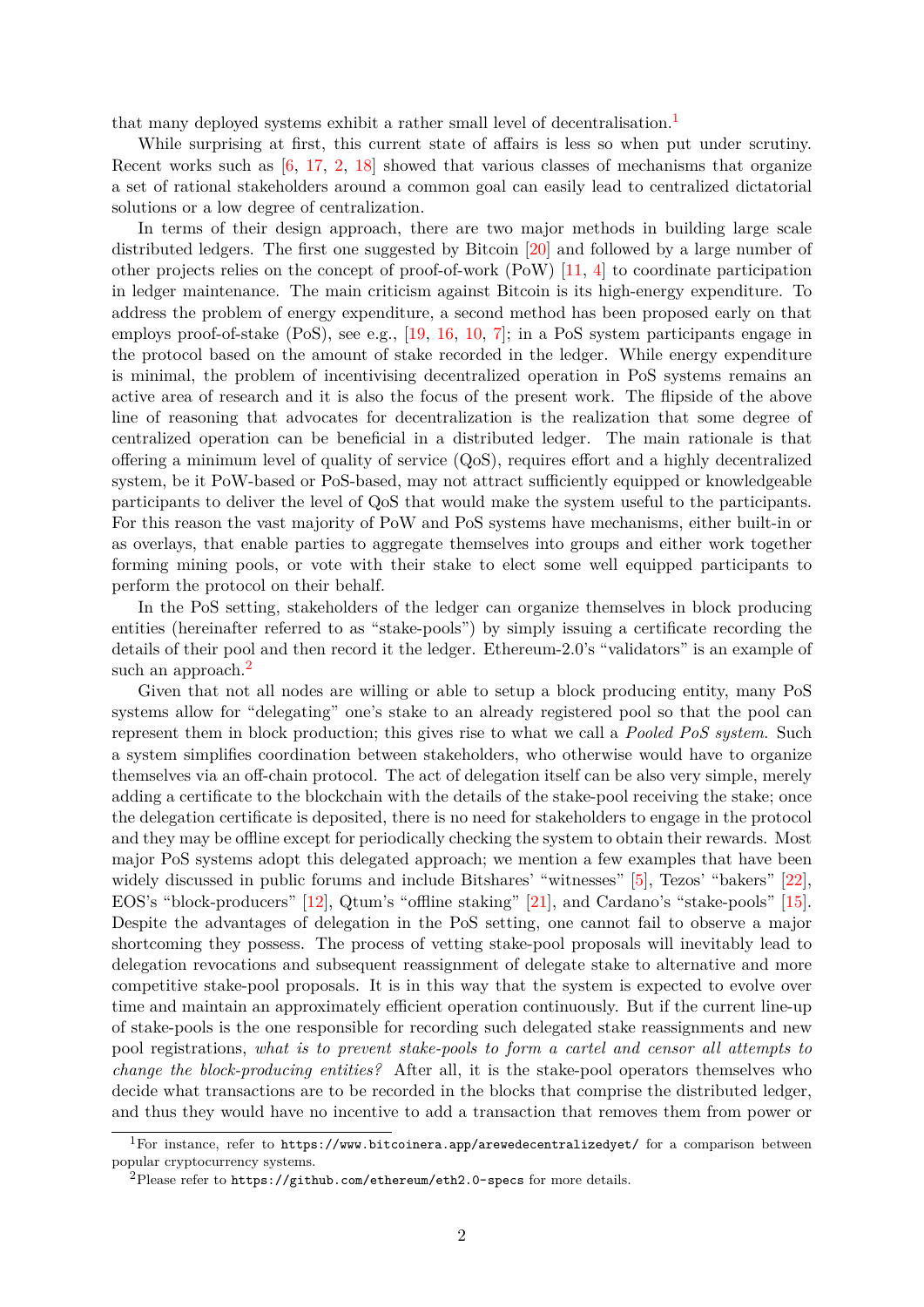allows a competitive pool to be registered. This seemingly unsolvable conundrum is the focus of the present paper.

In our analysis we assume that the players are *rational*, which means that they act in a way that maximizes their *utility* that is a quantity they find important such as their rewards. The actions that they choose are called *strategies*. A *joint strategy* or a *strategy profile* is a vector with the strategies of all the players. A strategy profile is a *Nash equilibrium* when the following holds for every player *i*: if all the players except *i* follow the strategy that is indicated by the strategy profile, player *i* cannot increase its utility by choosing a strategy different from the indicated.

*Our Results:* We initiate the game-theoretic study of censoring transactions in pooled PoS systems, with a particular focus on transactions that modify the delegation of stake or register new pools. In more details, our results are as follows.

(I) We formalize the problem of censorship in pooled PoS systems and introduce the concept of (strong) incentive-consistency for transactions. We observe that for strongly incentive-consistent transactions, liveness holds even in a mixed Byzantine/Rational setting (without any altruistic participants, cf.  $[1]$ ). On the other hand, we show that there are classes of transactions that are not incentive consistent: such transactions relate to stake re-delegation or pool registration, and there is a Nash equilibrium where they are censored indefinitely by a cartel of stake-pools which is in power.

(II) We put forth [a](#page-15-12)n anti-censorship mechanism for such transactions that is motivated by the above results. Our mechanism combines two core ideas. First, a randomized pool dissolving event that happens regularly in the system's operation in an unpredictable fashion, enforced by the ledger rules, capitalizing on the ability of the underlying blockchain to draw unpredictable randomness. Second, the cryptographic compounding of stake delegation transactions which can be strongly incentive consistent with transactions that are non-incentive consistent. This compounding effect offers an opportunity to "break" a stake-pool cartel by challenging its members with the question: do they prefer to leave some stake undelegated (acting as "censors") or include a non-incentive compatible transaction to the ledger? At the same time, it offers the opportunity to the recently dissolved pool members, to either "rebel" against the cartel (and compound a new pool registration transaction that is circulating in the peer-to-peer network to their stake delegation transaction by cryptographically signing it) or "capitulate" and re-delegate their stake to the status-quo operators.

(III) Does the above mechanism actually work? We analyze our anti-censorship mechanism from a game-theoretic perspective. First we provide a single round analysis which reveals the equilibria of the game between the stake-pool operators and their members. It turns out that two distinct equilibria are possible. In the first one, transaction censorship and capitulation takes place, while in the other, assuming the utility of participants aligns properly, facilitates a "revolution", where some pool members choose to rebel and force the stake-pool operator to stop censoring the new stake-pool registration transactions. We subsequently examine how the basic game unfolds over a number of rounds as well as in the setting of adaptive strategies in two or more rounds, where decision-making in one round is adaptive to past game actions. In this setting we show a richer set of equilibria where more players rebel in a round if in a previous round a player has rebelled but was censored. The above results in the multi-round setting are obtained when a single pool is pitted against its pool members. Applying this in practice, will require the multi-round execution to take place in long intervals since in each round a stake-pool is selected at random, thus two rounds pitting the same pool with its members may take an expected  $O(k)$  rounds to occur where  $k$  is the total number of pools that run the PoS protocol. Motivated by this, we remove this inefficiency, by studying the multi-round setting in the scenario where different pools are assigned to each round.

We remark that the central game-theoretic problem faced by pool members that prefer the formation of a new pool is how to coordinate. Coordination of players to select an appropriate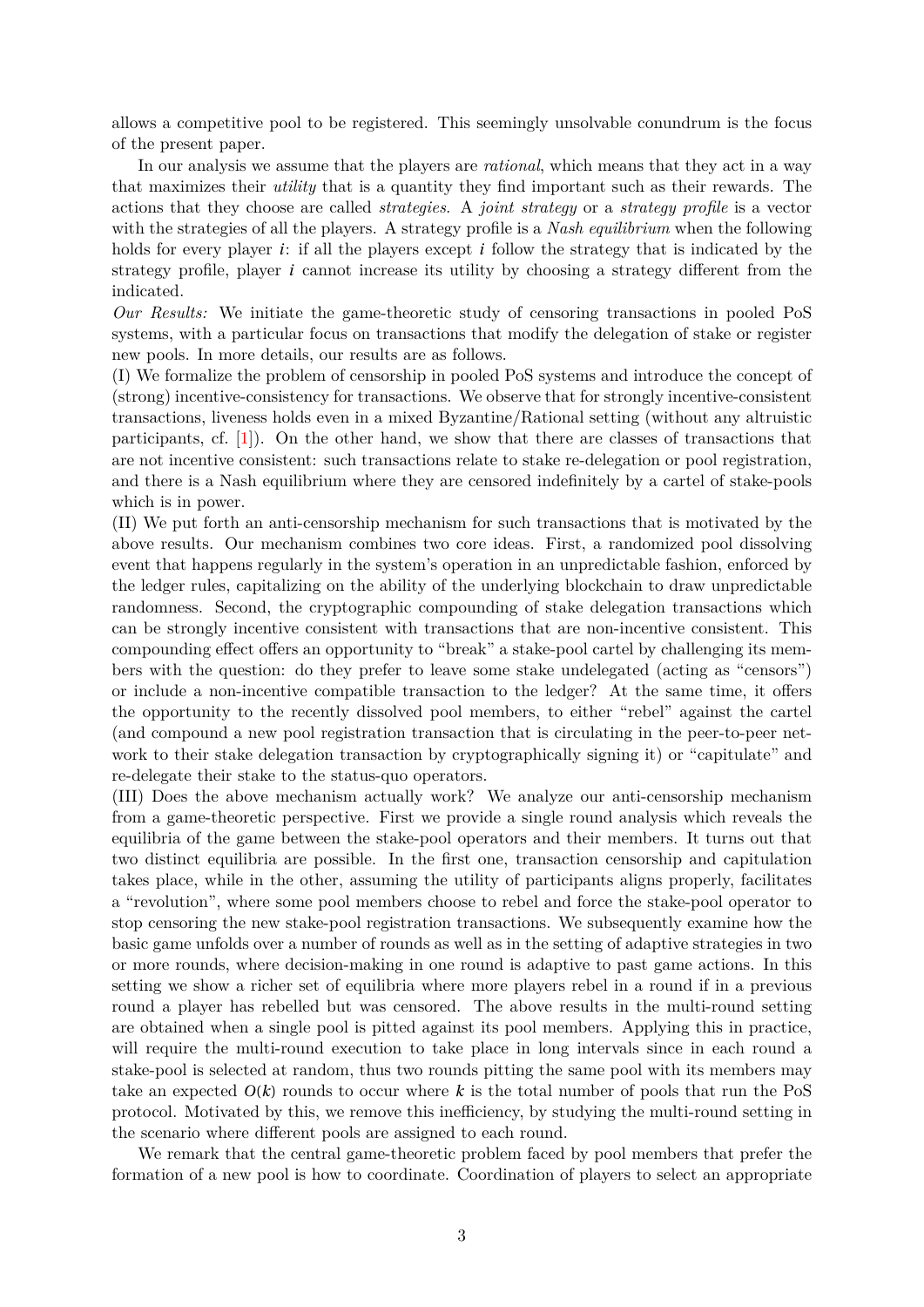equilibrium is a vast topic in game theory. More relevant to our approach is the investigation of effects of "cheap talk" (see for example [9, 3, 14, 13]) in coordination games [8, 23].

#### **2 PoS Systems and Stake Pools**

A PoS system is a system supporting a tr[an](#page-15-13)s[ac](#page-15-14)[tio](#page-15-15)n [led](#page-15-16)ger that relies on a PoS [m](#page-15-17)[ech](#page-16-4)anism for consensus. Specifically, player  $P_i$  has some recorded stake  $s_i$  in the system that is associated with a public-key pk*<sup>i</sup>* and a corresponding secret-key sk*<sup>i</sup>* . In PoS system, at any given time in the protocol execution, parties can determine whether they have to participate in the protocol by using their secret-key sk*<sup>i</sup>* .

The information recorded in the ledger is described by a language  $\mathscr{L}$ . Players issue transactions tx that interact with the state of the ledger  $x \in \mathcal{L}$  in some way and following a publicly known transition function  $\delta$  result in an updated state  $x'$ , i.e.,  $\delta(x, tx) = x'$ .

Given that a PoS system is supposed to continuously process transactions, at any given time, in the view of a player  $P_i$  there is a ledger  $x_i$  that is considered "settled", as well as a sequence of transactions  $tx_1, \ldots, tx_q$  for which it holds that they extend the settled state in some  $\lim_{i \to \infty} x_i \xrightarrow{\delta, \text{tx}_i} x_{i,1} \dots \xrightarrow{\delta, \text{tx}_q} x_{i,q}$ , and are pending. We say that  $x ≤ x'$  when there is a valid sequence of transactions that under  $\delta$  transitions  $x$  to  $x'$ . Not all transactions are admissible for a given ledger state; when a transaction is inadmissible, the state of the ledger remains identical, i.e.,  $\delta(x, \text{tx}) = x$ .

A PoS system provides the following two properties.

**Definition 1. Consistency.** At any two times  $t \leq t'$  during the course of the system's operation and any two players P, P' with ledger states  $x, x'$  respectively at times  $t, t'$ , it holds that  $x \le x'_q$ , where  $x' \xrightarrow{\delta, \text{tx}_1...\text{tx}_q} x'_q$  and  $\text{tx}_1,...,\text{tx}_q$  are the pending transactions in the view of  $P'$  at time  $t'$ , i.e., *ledger state*  $x'_q$  *is a valid extension of ledger state*  $x$ *.* 

**Liveness.** *If a transaction* tx *is given as input to all honest players at a certain time t, then* at time  $t + u$ *, any honest player*  $P$ *, is at a state*  $x$  *for which it holds that there exists some*  $x_1 \leq x_2 \leq x$  and  $x_1 \xrightarrow{\delta,\text{tx}} x_2$ , *i.e.*, transaction tx has been processed and its results are incorporated *in ledger state x. We call u the Byzantine liveness parameter of the PoS system.*

Aside of the above two properties, the exact syntax of transactions, their generation mechanism as well as the specifics of the transition function  $\delta$  are not important in the present exposition and we will not constrain them further except that we will make the assumption that each player can use their secret key  $sk_i$  to issue a special transaction denoted by  ${M_i}$  for some string  $M \in \{0,1\}^*$  that results in the public state updated with in such a way that the message *M* is recorded in the ledger. Note that writing the message *M* in the ledger will incur a cost (typically proportional to the length of the message *|M|*) and will thus affect the stake of the player (albeit in a certain minor way).

Being online, in general, incurs a cost and as a result it cannot be expected that players will be online all the time. For this reason it has been suggested and deployed in a few different systems (see e.g.,  $[6]$  and references therein, notably EOS [12], Tezos [22], and Cardano [15]), that the ledger is used to record "stake pool" registration messages, that record a message as follows:

 $G_{i.\text{oname}} = \{New pool with parameters \text{pname}, \text{pk}\}_i$  $G_{i.\text{oname}} = \{New pool with parameters \text{pname}, \text{pk}\}_i$  $G_{i.\text{oname}} = \{New pool with parameters \text{pname}, \text{pk}\}_i$ 

that associates a p[ub](#page-15-0)lic-key pk with a name pname (possibly other poo[l re](#page-16-2)lated data are a[dde](#page-15-11)d to this record — we omit them in this simplified exposition). This registration mechanism, enables parties to delegate their stake (or part of it) to pools they desire by issuing messages of the form

 $D_{i,a\rightarrow \text{pname}} = \{I \text{ delegate } a \text{ of } \text{my stake to pool } \text{pname} \}$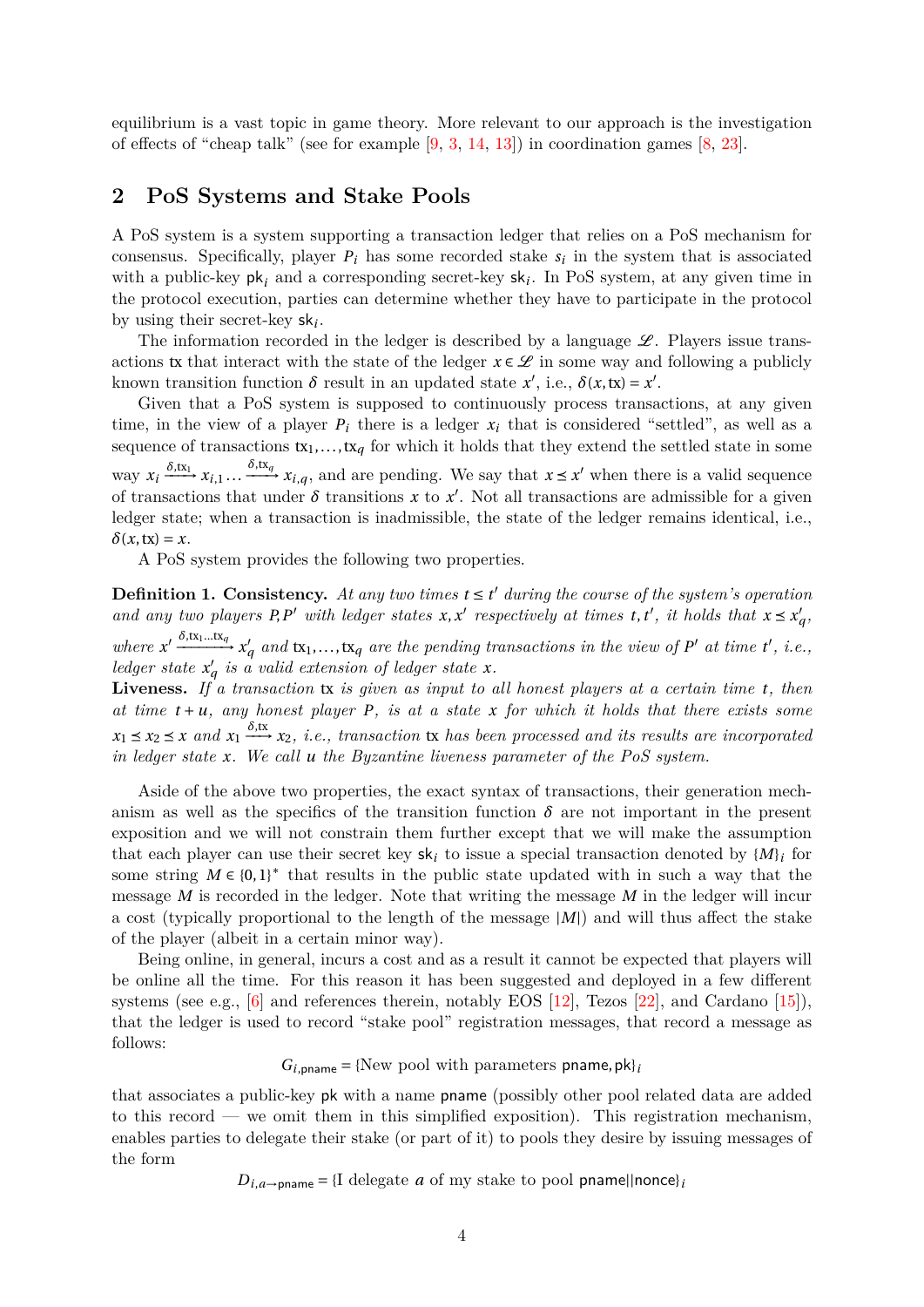where nonce is a unique identifier for the stake-pool delegation message. We note that the (pk,sk) pair employed by a stake-pool would be of the same form as the keys used for regular accounts in the system. A delegation message can be subsequently revoked by issuing a message of the form

 $R_{i,\text{none}} = \{I \text{ revoke my delegation corresponding to **none}\}\mathbf{i}**$ 

The above modifications imply a *pooled* version of the proof-of-stake protocol that operates as follows. First of all, each player that has delegated their stake can be offline. A stake pool operator will engage in the protocol using their stake delegated to their pool as opposed to the stake they actually possess. The protocol now can operate in a number of different ways: (i) in the strict pool setting, only pools with delegated stake are allowed to engage in the protocol, (ii) in the mixed setting, players and stake pools are allowed to operate concurrently.

In more details, each player (stakeholder or stake pool operator) parses the state  $x \in \mathscr{L}$  for messages of the form  $D_{i,a}$ <sub>→pname</sub> and organizes them in a stake-pool lookup table. The table is continuously updated as the state evolves. At any time, when a protocol message arrives that is associated with a stake pool operator or player it is verified with respect to the stake-pool lookup table and the stakeholder distribution. Stakeholders whose stake is delegated are not permitted to participate (up until the moment the revoke their delegation message).

#### **3 The Censorship Problem**

The censorship problem in a pooled proof-of-stake system refers to the attack scenario where pool operators filter incoming transactions and in this way control the evolution of the ledger both in terms of what is admissible into the ledger state but also in terms of changing the composition of the running pools. This is a serious consideration for the following reason: PoS protocols are typically shown to satisfy consistency and liveness as long as a Byzantine adversary controls a certain amount of stake below a certain threshold (typically this threshold is 1/2*−ϵ* or 1/3*−ϵ* where *ϵ >* 0 is a small constant depending on the network characteristics). In a pooled PoS system the responsibility is transfered to the pool operators and hence it can be significantly easier to create a coalition that deviates from the protocol in a way that consistency, and most importantly (for the issue of censorship) liveness is violated.

For regular transactions the above problem is typically mitigated via a simple incentive mechanism that somehow incorporates transaction fees into rewards given to the operators. In order to make this explicit consider the following setting. Each rational player *P<sup>i</sup>* in the system is associated with a utility function that it tries to maximize. The utility function  $u_i: \mathcal{L} \to \mathbb{R}$ maps ledger states to a particular real value. We remark that there are typically more factors that influence the utility of a player but, for simplicity, and without loss of generality for our exposition we will just compound all to the ledger state.

When a transaction tx is considered by a PoS player who maintains the ledger and is about to issue a block, a two option strategy is at play, either *include* tx or *censor* tx. If a player has a certain ledger *x* for which it holds that  $u_i(x) < u_i(x')$  where  $x \xrightarrow{\delta, \text{tx}} x'$  then the transaction could be possibly included. We remark that censoring is merely postponing a transaction and a PoS player may want to reconsider it at some later time. It is easy to see that the above condition on the utility of a player is not sufficient to establish a formal anti-censorship result. The reason is that while momentarily a transaction may be beneficial to the player (e.g., because it offers some fee), the transaction (i) may not be beneficial in the long run and as a result a non-myopic player (a player that tries to maximize its utility in the long term) will decide to censor it, (ii) it may be more beneficial to postpone it in favor of other transactions that increase the utility even higher. We introduce the following concept to classify transactions from the players' perspective.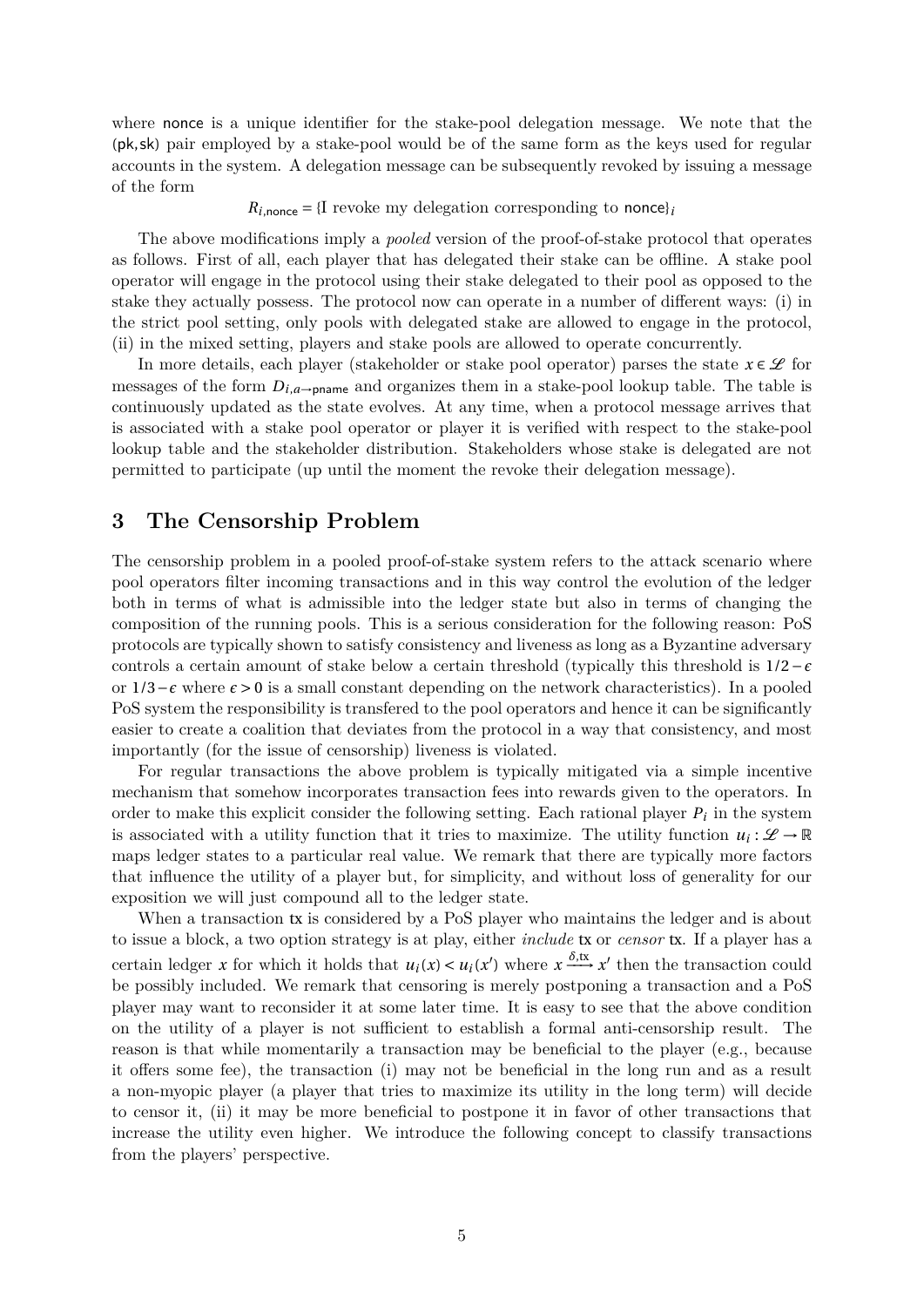**Definition 2.** *A transaction* tx *is* strongly incentive-consistent *(resp. incentive-consistent) if it holds that at any time t of an execution of a PoS system, it holds that for all players P<sup>i</sup> , and all*  $x_1, x_2, x'$  such that  $x \xrightarrow{\delta, \dots, \exists x} x_1 \xrightarrow{\delta, \dots, x} x'$  and  $x \xrightarrow{\delta, \dots, x} x_2 \xrightarrow{\delta, \dots} x'$ , we have that  $u_i(x_1) < u_i(x_2)$  (resp.  $u_i(x) \leq u_i(x')$ , *i.e., including the transaction* tx *sooner than later makes player*  $P_i$  *strictly better off in terms of utility in* any *possible extension of its present settled ledger x, (resp. including the transaction* tx *reduces no-one's utility).*

Based on strong incentive-consistency, liveness can be derived as follows.

**Theorem 1.** *Any PoS system, if it is maintained by a population of rational stakeholders, satisfies liveness for strongly incentive-consistent transactions as a Nash equilibrium, even in the presence of a Byzantine adversary below the system's Byzantine threshold.*

<span id="page-5-0"></span>*Proof.* Observe that the population of participants is divided in rational and Byzantine ones. The rational participants possibly deviate from the protocol with respect to liveness deciding whether to include or postpone an incoming transaction tx. Let us examine now the strategy to include incentive-consistent transactions as they appear. It is easy to see that due to definition 2 no rational participant gains by deviating and postponing such transaction. It follows that including such transactions is a Nash equilibrium strategy independently of the strategy of the Byzantine participants.  $\Box$ 

It may come as a surprise that incentive-consistence by itself is not enough to provide liveness. The reason is that merely assuming the monotonicity of the utility function is not enough to incentivize the inclusion of a transaction; for instance, the utility may be such that it favors the delay of a transaction and it grows more steeply as long as a transaction is not included up to a certain delay window. To make matters worse some transactions may not even be incentive-consistent. In particular, transactions that revoke a stake-pool delegation or register a new pool can be arguably seen to be inherently *not* incentive-consistent. The reason is that being a stake-pool enables the operator to wield a certain power over the system's operation that could make his utility to drop when their pool has some delegated stake removed or a competitive pool is registered. We formulate this as the incumbency property below.

**Incumbency Property.** In a PoS system, there exist stake pool delegation revocation transactions and pool registration transactions that are inherently non-incentive-consistent.

In particular, regarding the revocation transactions, for any ledger state *x* there exists *a* ∈ (0, 1), such that *x* can include {(pk,pname)}*i*, *D*<sub>*j*</sub>,*a*→<sub>pname</sub>, for some pname,pk ∈ {0, 1}<sup>\*</sup> and *i*, *j* ∈ {1,...,*n*} and in such case, it holds that the utility of the operator  $P_i$  of pool pname satisfies  $u_i(x) > u_i(x')$  for any ledger state x' such that  $x \xrightarrow{\delta,\text{tx}} x'$  and  $\text{tx} = R_{j,\text{none}}$  where nonce identifies transaction  $D_{j,a \rightarrow \text{pname}}$ .

The above property suggests that transactions that revoke a delegation instruction for a certain amount of stake *a* will always have one dissenter among the stake pool operators (the operator whose pool is "hurt" by having some of its delegated stake removed). This operator will prefer to postpone that transaction; in fact, they will want to postpone it indefinitely. While the above argument points to the existence of a single dissenter, it is plausible in a real-world setting that a coalition of all pools will be formed which, acting as a cartel, will collectively reject all revocation messages submitted by stakeholders, hence perpetuating their custody over the PoS system in defiance to the will of the stakeholders.

Pool registration transactions are also *not* incentive-consistent; *all* the existing stake pool operators have incentives to postpone these transactions, as their utility will decrease if they include them due to competition. For example, according to the reward sharing mechanism proposed in [6], in an equilibrium the *k* players with the best characteristics in terms of *cost efficiency* and stake open a pool and choose their *margin* (the fraction of the pool's profit they charge their members for their service), so that their pool is more competitive than any other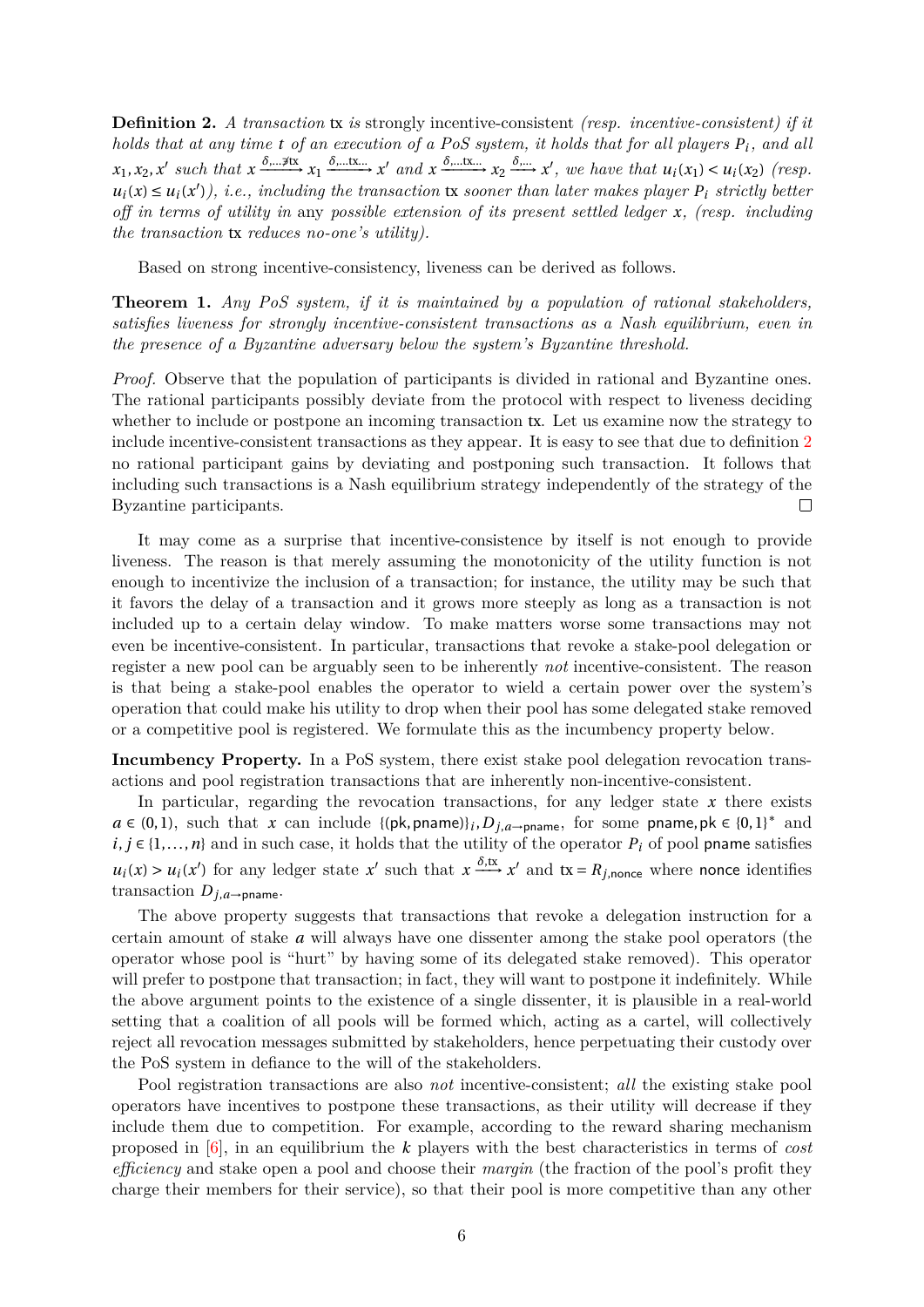pool that can be registered. However, if the stake pool operators are the ones who register new pools by including pool registration transactions in their blocks, then they have incentives to postpone all the pool registration transactions. This happens because if they postpone all these transactions, then they can set a very high margin that increases their utility, as they are not afraid of losing members due to competition. This reasoning proves that there is a Nash equilibrium where no operator includes pool registration transactions and the liveness is get hurt even with no Byzantine players.

## **4 Our Anti-Censorship Mechanism**

The core idea behind our mechanism is as follows: based on Theorem 1 we have liveness for strongly incentive-consistent transactions. A candidate class of transactions for strong incentiveconsistency in a PoS system are delegation transactions  $D_{i,a}$ <sub>→pname</sub> that delegate some stake that was undelegated in ledger state x. Any delay in processing such a transaction can be assumed to be detrimental to all players due to loss of rewards.<sup>3</sup> With this as a [st](#page-5-0)arting point, we will explore how we can capitalize on such transactions to ensure liveness for transactions that are not incentive-consistent. Motivated by the incumbency property, we will focus on transactions of the form  $R_{j,\text{none}}$  and  $G_{j,\text{pname}}$ .

In more details, we will take advantage of the abil[it](#page-6-0)y of the distributed ledger to produce unpredictable randomness in regular intervals (we will call them rounds). In each round the ledger is assumed to produce an unpredictable number  $\rho$  out of which, a single random stake pool can be selected uniformly and independently. We will dissolve this stake pool as a form of "randomized audit" and will invite its former members to join it. The members will have to come online and engage in delegation, for otherwise they risk loosing rewards.

In addition to the above randomized audit, our mechanism introduces compounding stake delegation transactions with transactions that are possibly not incentive-consistent for the stakepool operators, in particular revocation and pool registration transactions. Specifically, we allow delegation transactions to include a registration certificate of a new pool, not necessarily the pool in which the stake is delegated, as well as a delegation revocation transaction which is supposed to be processed before the delegation action takes place (hence, someone can revoke and re-delegate their stake in one transaction).

 $[D_{i,a} \rightarrow p$ name $|R_{i,\text{nonce'}}|G_{j,\text{prame'}}] =$ {I delegate *a* of my stake to pool pname*||*nonce *||*I revoke my delegation corresponding to nonce*′ ||*{New pool with parameters pname,pk}*j*}*<sup>i</sup>* (1)

It is important to note that although we allow  $i = j$  and  $\mathsf{pname} = \mathsf{pname}'$ , this is not necessary; in fact, the mechanism allows a stake delegation message to carry a pool registration certificate that was issued separately by a different stakeholder. We note that the same mechanism would apply to any other type of transaction that is at risk of censorship, nevertheless, we focus on the above type of transactions since they constitute a most obvious target of censorship.

The main intuition behind the mechanism is the following. *By dissolving a stake-pool and subsequently allowing the stake delegation messages to carry new pool registration messages, an opportunity is created to circumvent the incumbency property.* In particular consider a stake pool operated by player *P<sup>i</sup>* , which is dissolved for a randomized audit in ledger state *x*. We observe that processing a delegation revocation transaction over *x* which removes stake from the pool of *P<sup>i</sup>* , does not reduce the utility of *P<sup>i</sup>* (since the pool is dissolved at that point and receives no rewards), and moreover, new delegation transactions can be conditional to the introduction

<span id="page-6-0"></span><sup>&</sup>lt;sup>3</sup>This can be facilitated by e.g., calculating the total rewards available as a linear function of total stake delegated.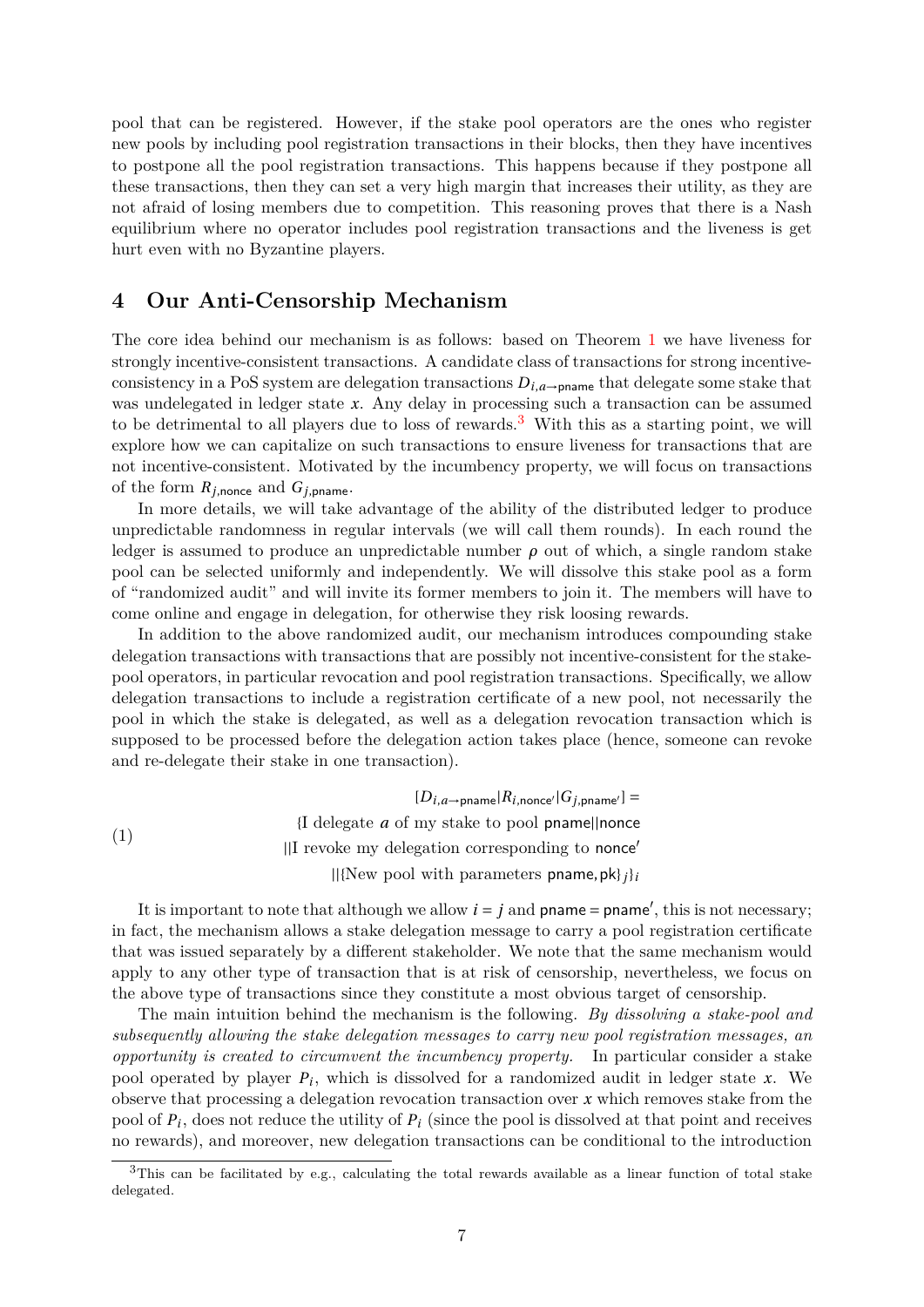to new pools that create new opportunities for delegation. As a result, there exist possible extensions of the ledger state  $x$ , where another player  $P_j$  introduces a new pool, which may be more profitable for a coalition of members that includes *P<sup>i</sup>* .

Given this possibility, the question faced by pool operator  $P_i$  is whether to censor stake delegation transactions that carry *P<sup>j</sup>* 's pool registration certificate, in an attempt to prevent the creation of the new more attractive pool, or to accept the transaction and either join the new (or some other) pool as a member or retain its pool and adapt its parameters such as its margin  $[6]$ . When the pool operator  $P_i$  decides to censor the transaction, it essentially rejects all its members that delegate stake to  $P_i$  and try to register  $P_j$ . As a result,  $P_i$ 's utility is reduced, but it achieves to prevent the creation of the new pool. At the same time, the members that try to register *P<sup>j</sup>* , will fail to delegate their stake and will lose some income, hence this action of rebellio[n a](#page-15-0)gainst the old stake-pool leader will come with the possibility of a penalty in terms of their utility.

To summarize the game-theoretic issues, we observe that pool operator *P<sup>i</sup>* has to decide whether to censor all transactions that register a competing pool  $P_j$  and the pool members have to decide whether to include such registration with their delegation transaction. This game is at the heart of our considerations in this work. However, the situation is significantly more complicated for the following reasons: First, the utilities of both the pool operator and the pool member depend on many other factors. Second, the game is played repeatedly in a potentially dynamic environment. Third, operators and members of the remaining pools can affect dramatically the outcome. Specifically, it takes a single pool operator to accept the registration of a new pool. Finally, there are multiple equilibria in general, and the equilibrium selection process is greatly affected by the socially acceptable behavior. For example, a reasonable social policy would ask players, when indifferent, to include some new pool registration in their delegation transaction.<sup>4</sup>

While it is beyond the scope of the current exposition to provide explicit reward mechanisms for pools to receive rewards, recall that several recent works have done so already, cf. [6, 17], and can be used to support [th](#page-7-0)e above reasoning.

To analyze our mechanism we will consider an abstract game that possibly carries over multiple rounds with players choosing whether they want to comply with the existing PoS system configuration into stake pools or support its evolution as resulting from the introd[u](#page-15-0)c[tio](#page-15-1)n of new stake pool registrations. Observe that this is inline with a PoS system operation where transactions are assumed to be communicated in an underlying peer-to-peer network and are thus accessible to all players despite the fact that the players that operate the current set of stake pools may choose to censor them and postpone their inclusion into the ledger state. In our analysis we will consider two simplified utility notations, *u*,*u ′* , that capture respectively the utility of a player under the current stake pool status and the one that is emerging from the PoS system after the new pool registrations are included in the ledger. Our objective is to analyze the conditions on *u*,*u ′* under which including the transactions (and as a result evolving the system) is an equilibrium, as well as studying the equilibrium strategies themselves and their viability.

#### **5 Single Round Game**

In this section we consider a simplest case of the game-theoretic situation, in which we focus on a single pool and a single round. The game is played between a pool leader and the members of the pool. The interesting case arises when one of the members or somebody else wants to create a new pool, which is potentially more profitable for the members of the existing pool. Therefore, the members would prefer to abandon the current pool and join the new pool. However, the

<span id="page-7-0"></span><sup>&</sup>lt;sup>4</sup>An analogous social advice for block mining is to mine at the deepest branch in the setting of "longest chain wins" blockchain protocols.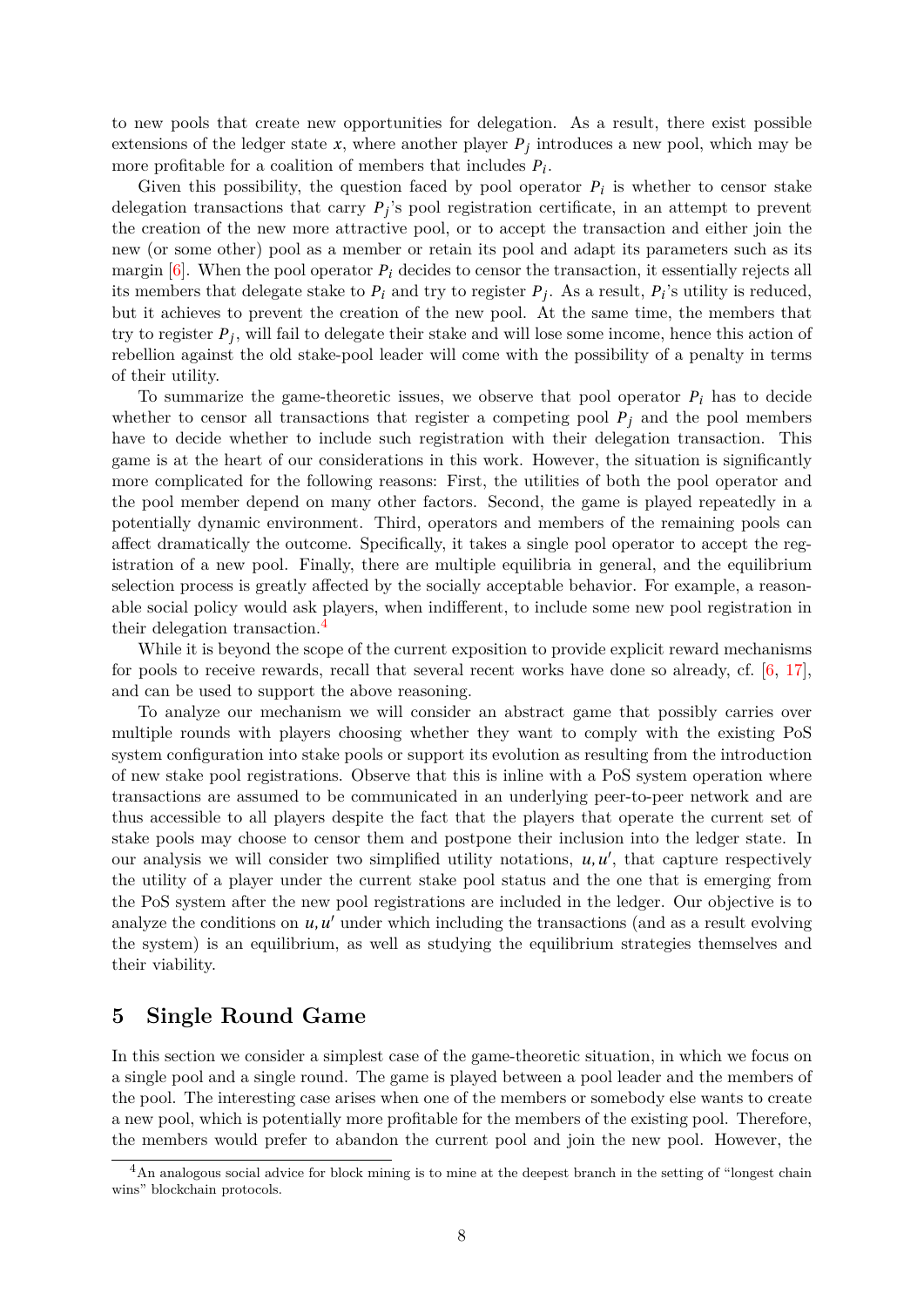current pool leader may try to resist the creation of the new pool by blocking its registration. We consider the worst case that every other pool operator also blocks the registration of the new pool, which is a reasonable given that a more competitive pool can only reduce their reward in general.

The pool leader has two possible strategies: censor and notcensor, that is whether to accept some —arguably all— stake delegation transactions that register the new pool or to reject all of them. On the other hand, each pool member has two strategies: capitulate, in which case it posts a transaction for delegating its stake to the old pool without including the registration of the new pool, or rebel, in which case it adds the registration of the new pool (and possibly changes its delegation preference).

In effect, the pool leader poses the following dilemma to its members: (i) to include the new pool registration in their delegation certificate and risk rejection, which means that their stake will temporarily remain undelegated and get no income or (ii) to not include it and continue getting income from delegation, but lose a higher income in the long run from the new pool. We assume that if the pool leader selects notcensor and the new pool is created, all members will have sufficient time to change their delegation and join the new pool independently of whether they rebel or not.

Based on the above reasoning we define the strategies and the utilities of the players and we also find all the pure Nash equilibria of this game. Recall that a utility function takes as input the joint strategy (a vector with the strategies of all the players) and outputs the quantity that the players want to maximize such as profit.

*Strategies of the players:* The set of strategies for the pool leader is {censor, notcensor} and the set of strategies for the pool members is {capitulate,rebel}. The strategy of the pool leader will be denoted by  $S_p$  and the strategy of a pool member *i* will be denoted by  $S_i$ .

*Utilities:* Suppose that  $\alpha$  is the stake of the pool members that select capitulate. The utility of the pool leader is  $u^P_\alpha$ , when it plays censor, and  $u'^P$  when it plays notcensor and at least one member chooses rebel. The first case captures the setting when the pool leader censors all the stake delegation transactions that register the new pool, so the new pool is not registered, and it loses all the members who chose rebel. The latter case captures the setting when revolution takes place, the new pool registration is installed and the stake-pool line up of the system is modified. The case of playing notcensor when all members choose capitulate is captured by the first case (for  $\alpha$  that is equal to the total stake of the pool), as the new pool is not registered and no player is censored. Similarly, let  $u^i_\alpha$  be the utility of member *i* when (i) the pool leader chooses censor (ii) *i* chooses capitulate, and let  $u'_{i}$  be the utility of pool member *i* when the pool leader selects notcensor and at least one player chooses rebel. The first case gives the utility that member *i* obtains by being a member of a pool that has total delegated stake  $\alpha$ , as the members that chose rebel have been censored. The latter case captures the setting when the revolution takes place, a new pool is registered and a pool member can benefit from the new stake-pool lineup.

Let *n* be the number of players,  $s_i$  the stake of member *i*,  $s_p$  the stake of the pool leader and  $y = s_1 + ... + s_n + s_p$ . Using the above notation we define the utility of the pool leader and the pool members in our game as follows: The utility of the pool leader  $U_P$  in a joint strategy  $(S_1, S_2, ..., S_n, S_p)$  will be

$$
U_P(S_1, S_2, ..., S_n, S_P) =
$$
\n
$$
\begin{cases}\nu_{\alpha}^P \text{ if } S_P = \text{censor} \\
u'^P \text{ if } S_P = \text{notcensor} \land \exists i \, S_i = \text{rebel} \\
u^P \text{ if } S_P = \text{notcensor} \land \forall i \, S_i = \text{capitulate}\n\end{cases}
$$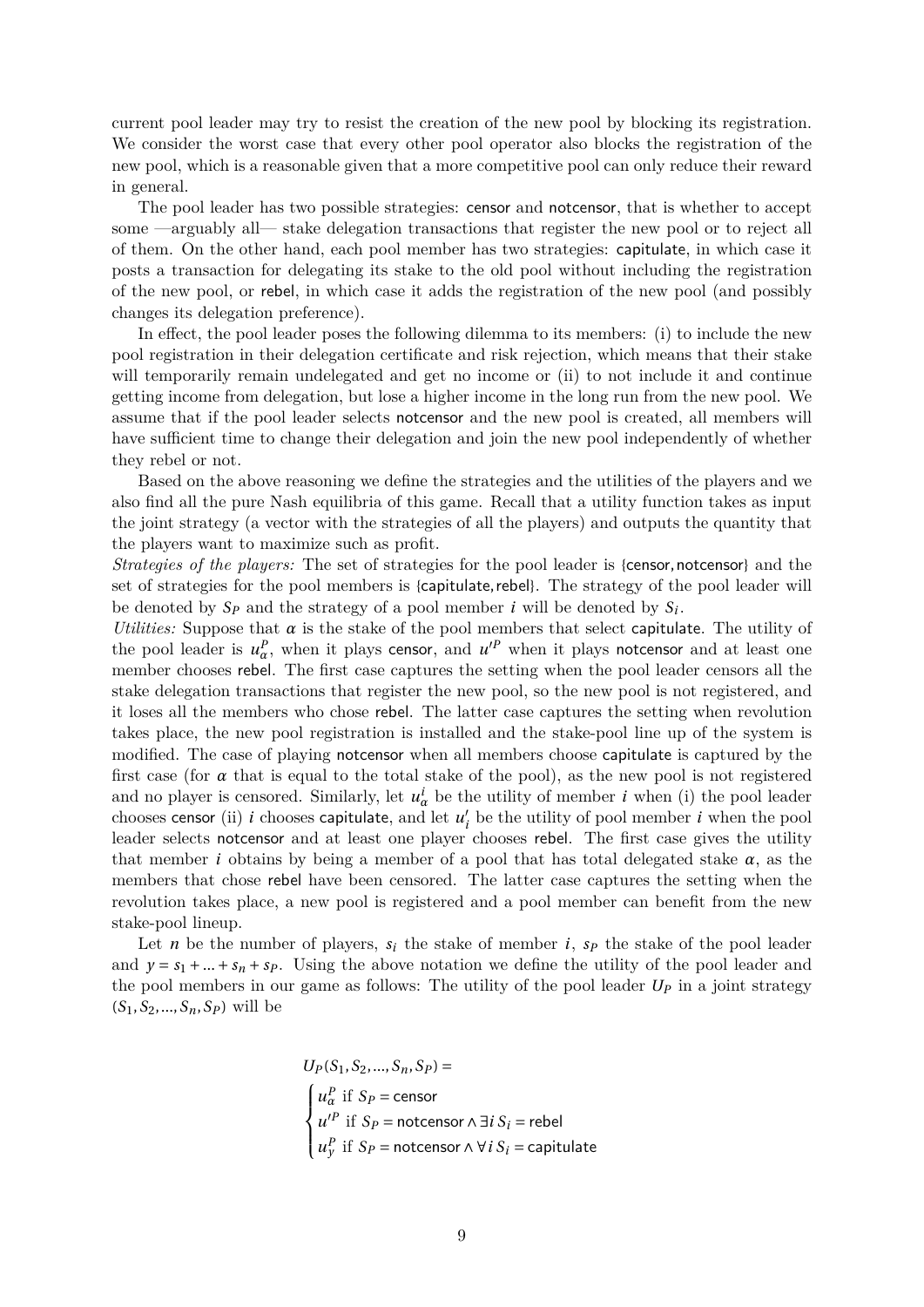The utility of the pool member *i* denoted by  $U_i$  in a joint strategy  $(S_1, S_2, ..., S_n, S_p)$  will be

$$
U_i(S_1, S_2, ..., S_n, S_P) =
$$
\n
$$
\begin{cases}\n0 \text{ if } S_P = \text{censor} \land S_i = \text{rebel} \\
u_{\alpha}^i \text{ if } S_P = \text{censor} \land S_i = \text{capitulate} \\
u_i^i \text{ if } S_P = \text{notesor} \land \exists i S_i = \text{rebel} \\
u_{\gamma}^i \text{ if } S_P = \text{notesor} \land \forall i S_i = \text{capitulate}\n\end{cases}
$$

Note that when the pool leader chooses notcensor and all the players capitulate, the outcome is that, independently of the presence of the new pool, pool members will remain with the old pool and hence the utility of a player *i* will be  $u_j^i$  not  $u_i'$ .

The following theorem characterizes the equilibria of this game. It states that there are two types of equilibria: a unique equlibrium in which censor is successful and every member capitulates, and a class of equilibria in which members with sufficient stake can manage to force the pool leader not to censor.

**Theorem 2.** Let  $F = K_1 \cap K_2$  where  $K_1$  *is the event that there exists unique i such that*  $S_i$  = rebel *and*  $K_2$  *is the event that*  $(S_i = \text{rebel}) \Rightarrow (u'_i \ge u'_j)$ *.* 

*Let J be the event that there exist more than one players with* rebel*. Assuming that (i) ∀i it* holds  $u_x^i > 0$  for  $x \ge s_i + s_p$  and (ii) there exists a player i for whom it holds  $u'_i > u_y^i$  all the *equilibria of our game are the following:*

•  $A = (S_1, ..., S_n,$ notcensor) *such that* 

$$
\left(u'^P \ge u^P_{\alpha} \text{ where } \alpha = \sum_{j: S_j = \text{capitalate}} s_j\right) \cap (J \cup F)
$$

•  $B = (S_1, ..., S_n, \text{censor})$  *such that*  $(\forall i \ S_i = \text{capitulate})$ .

*Proof.* First we will prove that joint strategy *A* is an equilibrium. If the pool leader chooses censor then their utility will become  $u^P_\alpha$  where  $\alpha = \sum_{j:S_j = \text{capitulate}} s_j$  which is at most their current utility that is  $u'^P$  given that there exists at least one player with rebel.

Regarding the other players: (i) if *F* holds then if the player *i* who has chosen rebel changes their strategy to capitulate then their utility will become  $u^i_y$  which is at most his current utility which is  $u'_{i}$ . If a player *j* with  $S_{j}$  = capitulate chooses rebel then their utility will not change because already one player has chosen rebel and they have not been censored. (ii) If *J* holds: then if a player *j* with  $S_i$  = capitulate chooses rebel strategy then their utility will not change. The same happens with a player who has chosen rebel.

Now we will prove by contradiction that there is no other equilibrium than *A* where the pool leader has chosen notcensor. Let us assume that there is an equilibrium where the pool leader has chosen notcensor but the condition  $(u'^P \ge u^P_\alpha$  where  $\alpha = \sum_{j:S_j = \text{capitalate}} s_j)$  does not hold. Then the pool leader can increase their utility from  $u^P$  to  $u^P_\alpha$  by changing his strategy to censor. Note that the utility of the pool leader will be  $u'^P$  because we can prove by contradiction that there is no equilibrium where all players have chosen capitulate and the pool leader notcensor. Specifically if there was such an equilibrium then the player for whom it holds  $u'_i > u^i_y$  could increase their utility by choosing rebel.

Let us assume that that there is an equilibrium where the pool leader has chosen notcensor but the condition  $(F \cup J)$  does not hold. This means that either (a) there exist a unique player with rebel strategy but for this player it holds  $u'_i < u'_y$  or (b) all players have chosen capitulate. In case (a) the player with rebel can increase their current utility  $u'_i$  to  $u^i_y$  if they choose capitulate and in case (b) the player for whom it holds  $u'_i > u_y^i$  can increase their utility by choosing rebel.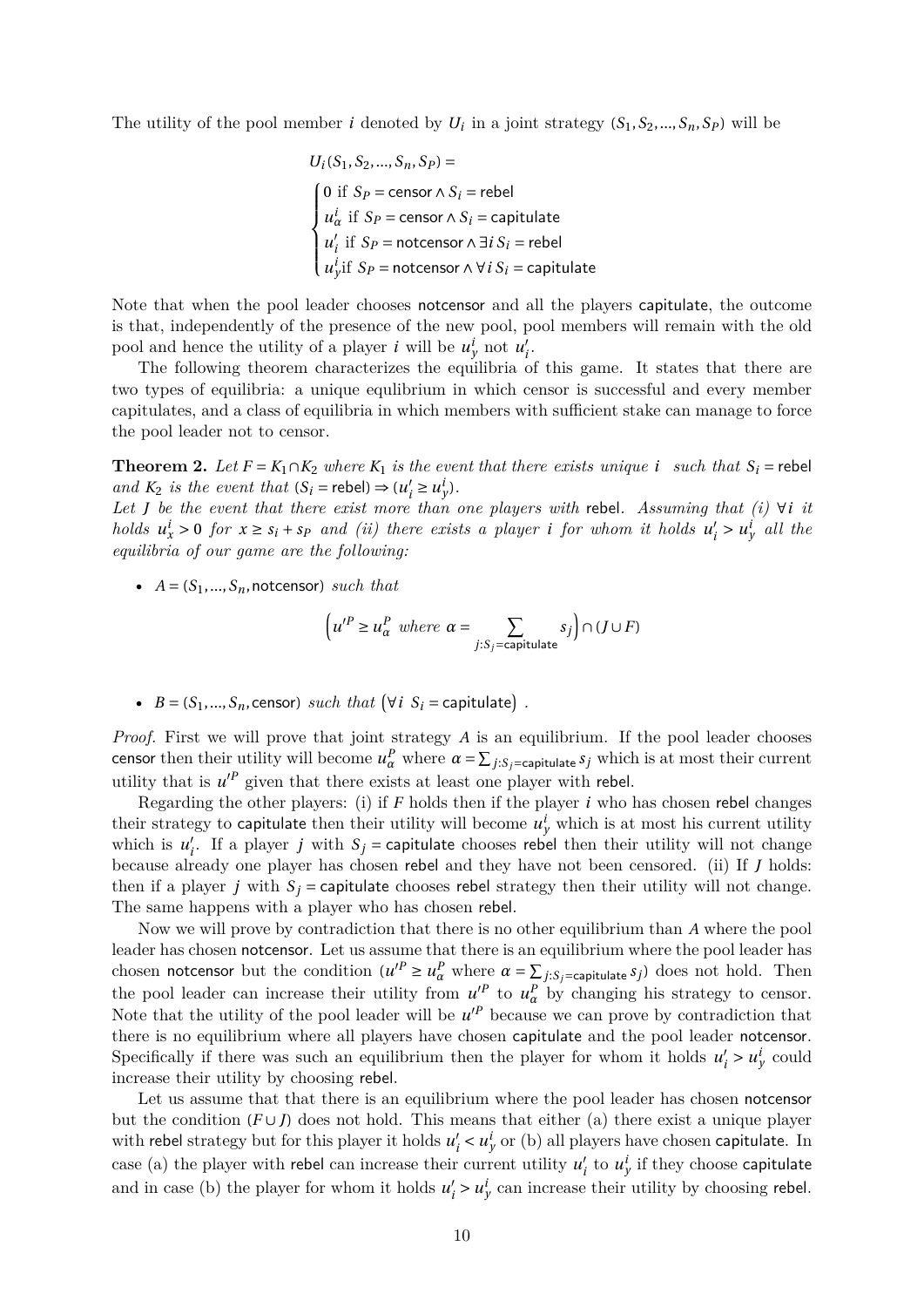Now we will prove that joint strategy *B* is an equilibrium. If the pool leader changes strategy and chooses notcensor then their utility will remain the same because all the players have chosen capitulate. If a player changes their strategy and chooses rebel then their utility will become zero that is smaller than their current utility  $u_y^i$ .

Now we will prove by contradiction that there is no equilibrium where the pool leader has chosen censor and it is different from *B*. If there was at least one player with rebel then they could increase their utility from zero to  $u_x^i$ , where  $x \ge s_i + s_p$  by choosing capitulate.  $\Box$ 

#### **6 Extension to Multiple Rounds**

In this section we extend the game to multiple rounds. The strategy of each member is to choose capitulate or rebel for each round and the strategy of the pool leader to choose notcensor or censor for each round. We will assume that when the pool leader chooses notcensor or a member chooses rebel in one round then in the following rounds they are restricted to do the same. In the following section we remove this assumption. The utility of a player *i* for a game with *m* rounds is  $u_i = u_{i,1} + ... + u_{i,m}$  where  $u_{i,j}$  the utility of player *i* in round *j*. If the pool leader chooses notcensor in a round and there exists a player with rebel then in all the following rounds the utility of the members will be  $u'_{i}$  and the utility of the pool leader  $u'^{P}$ . Otherwise the utilities of each player during each round are defined as in the one shot game. The players decide in the beginning their strategies for all the rounds. In the next section we will examine also adaptive strategies.

**Definition 3.** Let  $S_{i,j}$  be the strategy of player  $i = 1,...,n$  for round  $j = 1,...,m$ . Let  $\vec{S}_i^r$  be the *vector with the strategies of player i until round*  $r$  *(including*  $r$ *)* and  $\vec{S}_i^{-r}$  be the vector with the strategies of player *i* after round r. Let  $\vec{S}' = (\vec{S}'_P, \vec{S}'_1, ..., \vec{S}'_n)$  be the vector with the joint strategy until round r and  $\vec{S}^{-r} = (\vec{S}_P^{-r}, \vec{S}_1^{-r}, ..., \vec{S}_n^{-r})$  the vector with the joint strategy after round r.

**Definition 4.** *A subgame r will be a game as described above beginning from round*  $r + 1$  *and ending after round m.*

**Definition 5.** *A joint strategy*  $\vec{S}^m$  *will be a Subgame Perfect Nash Equilibrium if for every* subgame  $r \, \vec{S}^{-r}$  is a Nash Equilibrium.

The following theorem describes a class of joint strategies that are Subgame Perfect Nash Equilibria and extensions of the single-round equilibria. Specifically the class contains all equilibria in which during an initial phase everyone stays in the old pool (i.e., the pool leader chooses censor and all the members capitulate) and at some point the "revolution" succeeds and everyone joins the new pool (i.e., the pool leader chooses notcensor while some members rebel). This class of joint strategies that are Subgame Perfect Nash Equilibria include also the extreme cases where the initial phase is empty or covers all rounds.

**Theorem 3.** *Assume that every member has strictly positive utility when it stays in the old pool, i.e.*  $u_x^i > 0$ , where  $x \geq s_i + s_p$ , and that the pool leader prefers to keep its pool intact than *dissolve it, i.e.,*  $u'^P \leq u_y^P$ .

*The following joint strategies for the game of m rounds are Subgame Perfect Nash Equilibria* for every  $l \in \{1, ..., m\}$ : The pool leader selects  $S_{P,i}$  = censor, at every time step  $j \leq l$ , and  $S_{P,i}$  = notcensor for  $j > l$ . All pool members select  $S_{i,j}$  = capitulate for  $j \le l$ . At time  $j = l + 1$ , there *exist either two or more members that select* rebel *or a unique player i that selects* rebel*; in the latter case, player i must prefer the new pool from the current situation, i.e.,*  $u'_i \ge u'_y$ *, where y is the total stake of the old pool. Furthermore, the total stake of* rebel *members at time l +*1 *must* make the current pool unattractive to the pool leader, i.e.,  $u'^P \ge u^P_\alpha$  where  $\alpha = \sum_{i:S_{i,l+1}=\text{capitalate}} s_i$ .

*Proof.* We will prove that these joint strategies are Subgame Perfect Nash Equilibria. In subgame *<sup>m</sup>−*<sup>1</sup> (which includes only round *<sup>m</sup>*) the joint strategies ⃗*<sup>S</sup> <sup>−</sup>*(*m−*1) are Nash equilibria as we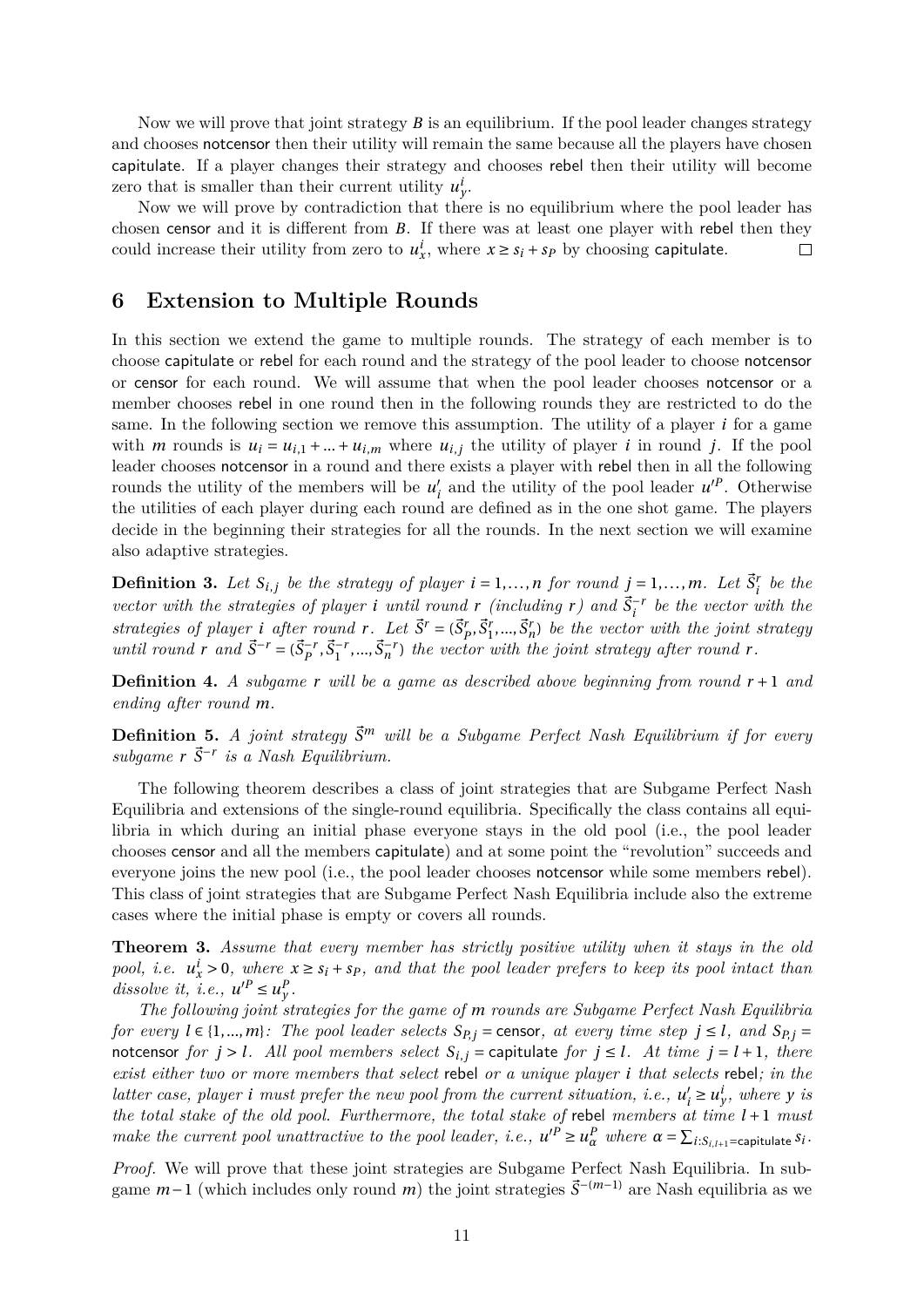have proved in the previous theorem. Now we will take an arbitrary subgame *m −i* and we will prove that  $\vec{S}$ <sup>-(*m*-*i*)</sup> as described above is a Nash equilibrium of this subgame.  $\vec{S}$ <sup>-(*m*-*i*)</sup> can be:

- 1. in all rounds pool leader has chosen notcensor and all the conditions described in the theorem for that case hold.
- 2. in some rounds in the beginning pool leader has chosen censor and all the members capitulate and from one point and after the pool leader choose notcensor and the relevant conditions hold.
- 3. in all rounds pool leader has chosen censor and all the members capitulate.

#### **In the first case**:

- if the pool leader changes their strategy and chooses censor initially in some rounds (or in all rounds) then (i) their utility for these rounds will not increase because it holds  $u'^P \ge u_a^P$  where  $a = \sum_{i:s_{i,j}=\text{capitalate}} s_i$  and (ii) their utility in the following rounds will not change because they have chosen notcensor and there exists at least one member with rebel which means that their utility is  $u'_{p}$  regardless what happens in the previous rounds.
- if a pool member chooses rebel in an earlier round then this will not change their utility because already in each round there exist a player with rebel and the pool leader has chosen notcensor. If a pool member *i* chooses rebel later or not at all, then if there exists other member with rebel in these rounds then their utility will not change. If there is no other member with rebel the utility of *i* will not increase because  $u'_i \ge u'_y$ . Also their utility in the following rounds will be the same.

#### **In the second case:**

- if the pool leader chooses notcensor earlier then their utility will not change because all the members have chosen capitulate. If the pool leader chooses censor later then their utility will not increase because of the same arguments as above. if a member *i* choose rebel earlier then their utility will not increase given that the pool leader has chosen censor and it holds  $u_y^i \geq 0$ .
- if a member chooses rebel later then if there exists other player with rebel then their utility will not change. If there are not any other players with rebel then their utility in these rounds will not increase because  $u'_i \ge u^i_y$ , and their utility in the next rounds will be the same (because there exist a player with rebel and the pool leader has chosen notcensor).

#### **In the third case**:

- if the pool leader chooses notcensor then their utility will not change because there is no member with rebel.
- if a member choose rebel then their utility will not increase because  $u^i_y \ge 0$ .

 $\Box$ 

## **7 Adaptive Strategies**

In the previous sections we considered non-adaptive strategies and now we turn our attention to a more interesting and realistic setting in which players adapt their strategies based on the situation of previous rounds. The motivation for adaptive strategies is to capture the following scenario: Members of the pool may hesitate to choose rebel because of the threat that the pool leader will select censor and, as a result, they will lose the rewards of the next round. Can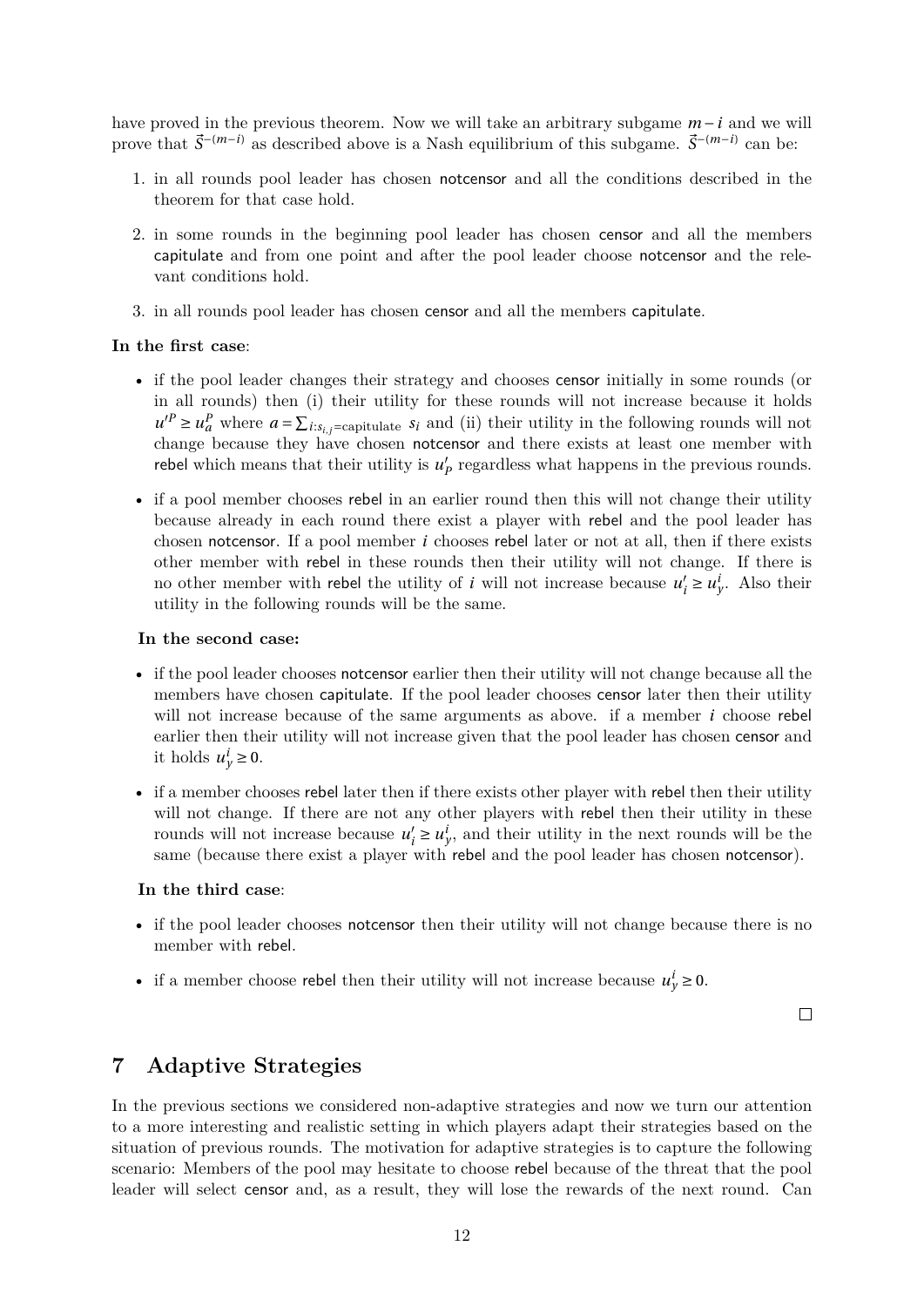the situation be improved by communication? This is a "cheap-talk" situation, in which preplay communication between players —with no direct affect on the players utilities— does not necessarily lead to a good equilibrium.

We assume that before every round members can freely communicate off-chain and then simultaneously commit to a strategy for the coming round. If members could provide a commitment that they will select the rebel strategy, they could coordinate and "force" the pool leader to select notcensor. But such commitment is impossible to be enforced on chain, as the pool operators would censor them, so members have to rely on "cheap-talk" (with no direct effect on utility) or signals (with some direct effect on utility) to coordinate. A signal that a member can give to others is to select rebel and forfeit the income of the next round. When this happens and the pool leader censors it, the player's choice does not appear on-chain. Still, other players learn about the suppressed strategy from off-chain communication and by checking that it did not appear on-chain. We extend the strategies of the previous section to allow for communication and signaling. Now the strategy of the second round can depend on the strategies selected in the first round.

*Strategies.* The strategy of a member *i* is  $\vec{S}_i = (S_{i,1}, S_{i,2}(S_{1,1},...,S_{n,1},S_{P,1}))$ . The strategy of the pool leader is  $\vec{S}_P = (S_{P,1}, S_{P,2}(S_{1,1},...,S_{n,1}))$ . We now define a natural set of strategies *X* that allow the members to coordinate in the second round by responding to choices of the first round.

- Let *X* be the strategy of pool members in which they rebel in the second round when they see some member rebel in the first round, i.e.,  $X =$  rebel if there exists *i* such that  $S_{i,1}$  = rebel, and capitulate otherwise.
- Let *Y* be the strategy of the pool leader in which they select notcensor in the second round, when they see a rebel in the first round, i.e., *Y =* notcensor if there exists *i* such that  $S_{i,1}$  = rebel, and censor otherwise.

<span id="page-12-0"></span>**Theorem 4.** Assuming that for all i,  $u_x^P$  and  $u_x^i$  is increasing in x and for all i and x,  $u_x^i \ge 0$ , *then the following joint strategies are Nash equilibria:*

- *The strategy of the pool leader is*  $S_P$  = (censor, *Y*), when  $u'^P \ge u^P$ *y−l , where y is the total stake of pool members (including pool leader) and*  $l = \sum_{i:S_{i,2}=X} S_i$  *is the stake of pool members that select strategy X.*
- *The strategy of the pool members satisfy L ∩ J ∩F, where J is the event that ∃i*, *j such that*  $S_{i,2} = S_{j,2} = X$ , *L is the event that there exists unique <i>i such that*  $S_{i,1}$  = rebel *and F the event that*  $S_{i,1}$  = rebel  $\Rightarrow (u'^P \le u^P_{y-s_i}) \cap (u'_i \ge 2u^i_y)$ .

*Proof.* Let *i* be the member that chooses rebel in the first round. If the pool leader changes their strategy and chooses (notcensor,notcensor) or (notcensor,  $Y_1$ ) where  $Y_1$  is arbitrary function that is equal to notcensor for the given strategies of the first round, then the strategy of the pool leader will become  $2 \cdot u'^P$  that is not higher than their current utility that is equal to  $u_{y-s_i}^P + u'^P$  (because of the first part of *F* event). If the pool leader chooses (notcensor,censor) or (notcensor,  $Y_2$ ) where  $Y_2$  is arbitrary function that is equal to censor for the given strategies of the first round then their utility will become again  $2 \cdot u'^P$  that is not higher than their current utility. If the pool leader chooses (censor,censor) or (censor, $Y_3$ ) where  $Y_3$  is arbitrary function that is equal to censor for the given strategies of the first round then their utility will become at most  $u_{y-s_i}^P + u_y^P$ *y−l* that is not higher than their current utility because of *u ′<sup>P</sup> <sup>≥</sup> <sup>u</sup> P*  $\int_{y-l}^{P}$  If the pool leader chooses (censor,*Y*4) where *Y*<sup>4</sup> is arbitrary function that is equal to notcensor for the given strategies of the first round then their utility will remain the same.

If player *i* (for whom it holds  $S_{i,1}$  = rebel) chooses (rebel,*M*) where *M* is arbitrary strategy then their utility will remain the same, because there exist at least two members that in the second round have chosen *X* strategy (event *J*). Note that *X* in this case is equal to rebel because  $S_{i,1}$  = rebel and *Y* equal to notcensor.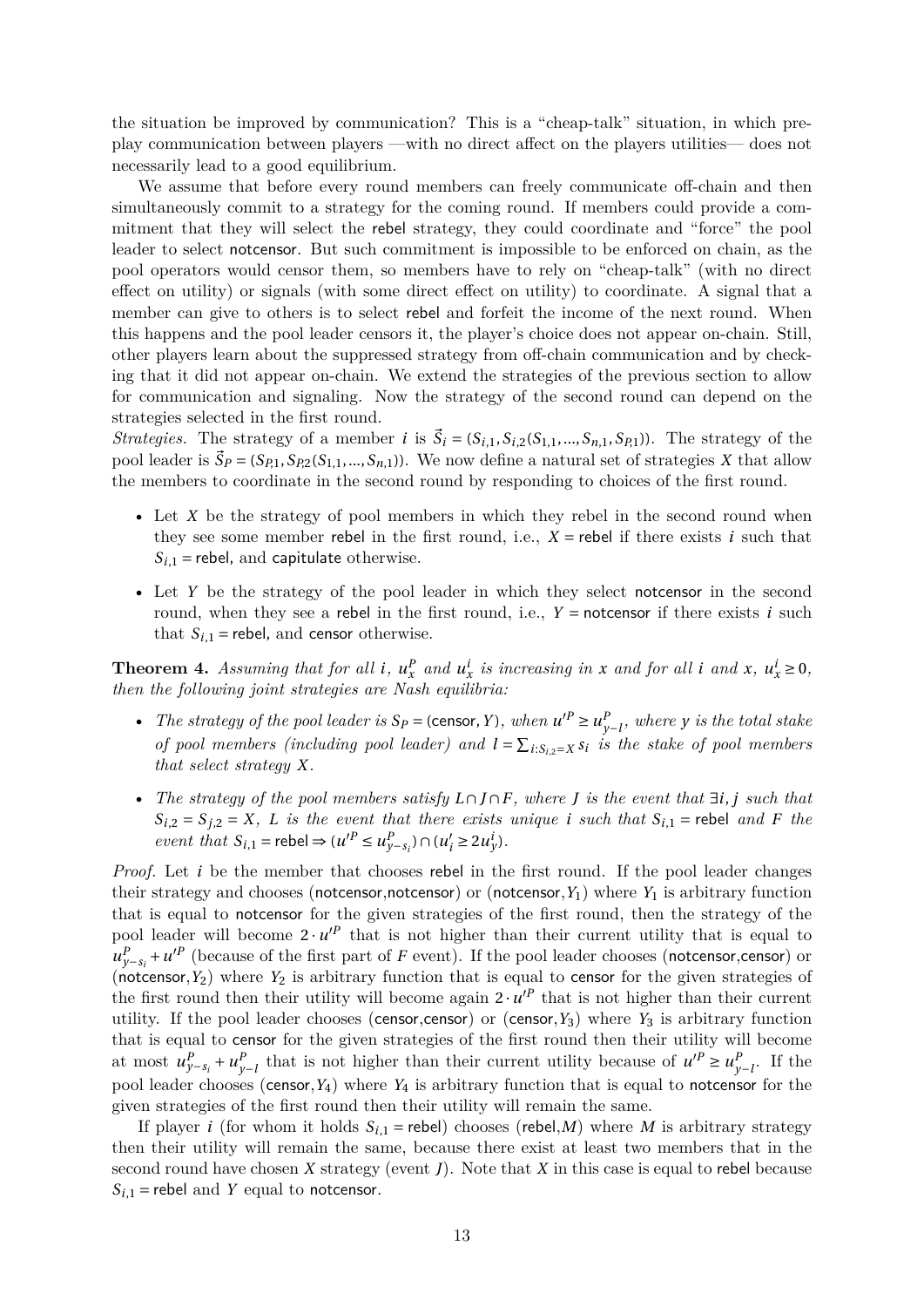If player *i* chooses capitulate in the first round (regardless what they choose in the second round) then their utility will become at most  $2 \cdot u_y^i$  not higher than  $u'_i$  which is their current utility (because of second part of *F*). This holds because if nobody in the first round with rebel exists then the strategy of the pool leader in the second round is censor. We say "at most" because maybe some players have chosen rebel in the second round and  $u_x^i$  is increasing in *x*.

Regarding another player *j* who has chosen capitulate in the first round regardless what this player has chosen in the second round : if they choose (rebel, *M*) where *M* is arbitrary strategy then their utility in the first round will become zero that is not higher than their current utility  $u_{y-s_i}^j$  and their utility in the second round will remain the same. If they choose (capitulate,*M*) where *M* is arbitrary strategy then their utility will remain the same.

**Remark 1.** *The equilibria described in Theorem 4 hold even without the assumption that if the pool leader has chosen* notcensor *they will choose* notcensor *again and if a pool member has chosen* rebel *they will choose* rebel *again.*

Next we argue that if there is a signal and enoug[h](#page-12-0) players who follow the signal the revolution will happen. Intuitively according to the following theorem if there is a player with rebel in the first round and enough players with *X* in the second round which means that they follow the signal then there is no equilibrium where the pool leader chooses to censor in the second round and prevents the revolution.

**Theorem 5.** *(I)* Assuming that  $u_x^P$  is increasing in *x*, if  $u'_P > u_y^P$ *y−l , where l =* ∑ *<sup>i</sup>*:*Si*,2*=<sup>X</sup> <sup>s</sup><sup>i</sup> , <sup>∃</sup><sup>i</sup> such that*  $S_{i,1}$  = rebel *then there is no equilibrium where*  $S_{P,1}$  = censor *and*  $S_{P,2}$  = censor *or the pool leader chooses a strategy that ends up to censor <i>in the second round.* (II) Assuming that  $u_x^i$ *is increasing in x*, *if there is a player for whom it holds*  $u'_i > 2u'_j$  *and there is a player j for whom it holds*  $S_{j,2} = X$  *and*  $S_{p,2} =$  notcensor *or the pool leader chooses a strategy that ends up to* notcensor *then there is no equilibrium where in the second round the utility of a member i is not*  $u'_{i}$ .

*Proof.* For I, let us assume that there exists such an equilibrium. Then the utility of the pool leader will be smaller than  $u_y^P + u_y^P$  $\frac{P}{y-1}$ . If they change their strategy to notcensor in the second round, their utility for the first round will not change and their utility for the second round will become  $u'^P$  which is strictly higher.

For II, let us assume that there exists such an equilibrium. Then in the first round there is no player with rebel and in the second round there is no player with rebel or with strategy that ends up to rebel. The utility of player *i* in this case is at most  $2u_y^i$ . If this player changes their strategy to rebel in the first round their utility will become  $u'_{i}$  which is strictly higher.  $\Box$ 

**Extension to multiple rounds** We can extend theorem 4 so that it captures the above game extended in multiple rounds. If the game lasts *k* rounds then we can adapt theorem 4 so that (i) the revolution happens in round  $j+1$  (ii) for the player who chooses rebel it holds *D*<sub>*j*</sub>,*k* =  $u'_{i} \geq \frac{k}{k-1}$  $\frac{k}{k-j} u^i_y$  (instead of  $u'_i \ge 2u^i_y$ ) and (iii) *X*, *Y* strategies are adapted as follows:

*X*<sup>*j*</sup> = rebel if *∃i* such that  $S$ <sup>*i*</sup>,1 =  $S$ <sup>*i*</sup>,2 = ... =  $S$ <sup>*i*</sup>,*j* = rebel and ca[pit](#page-12-0)ulate otherwise.

*Y*<sup>*j*</sup> = notcensor if *∃i* such that  $S$ <sup>*i*</sup>,1 =  $S$ <sup>*i*</sup>,2 = ... =  $S$ <sup>*i*</sup>,*j* = rebel and censor otherwise.

Note that  $D_{j,k}$  represents the fact that it is more profitable for a player to rebel for some rounds and get zero rewards compared to capitulating if at the end they manage to transform the system to a new state with a new pool.

**Two round game-two pools** We extend the previous two round game as follows: There are two pools with *n* players each one active in the first and second round respectively. This captures the scenario where a player of the first pool gives a signal by choosing rebel and in the second round the players of the second pool follow the signal, choose rebel and the revolution

 $\Box$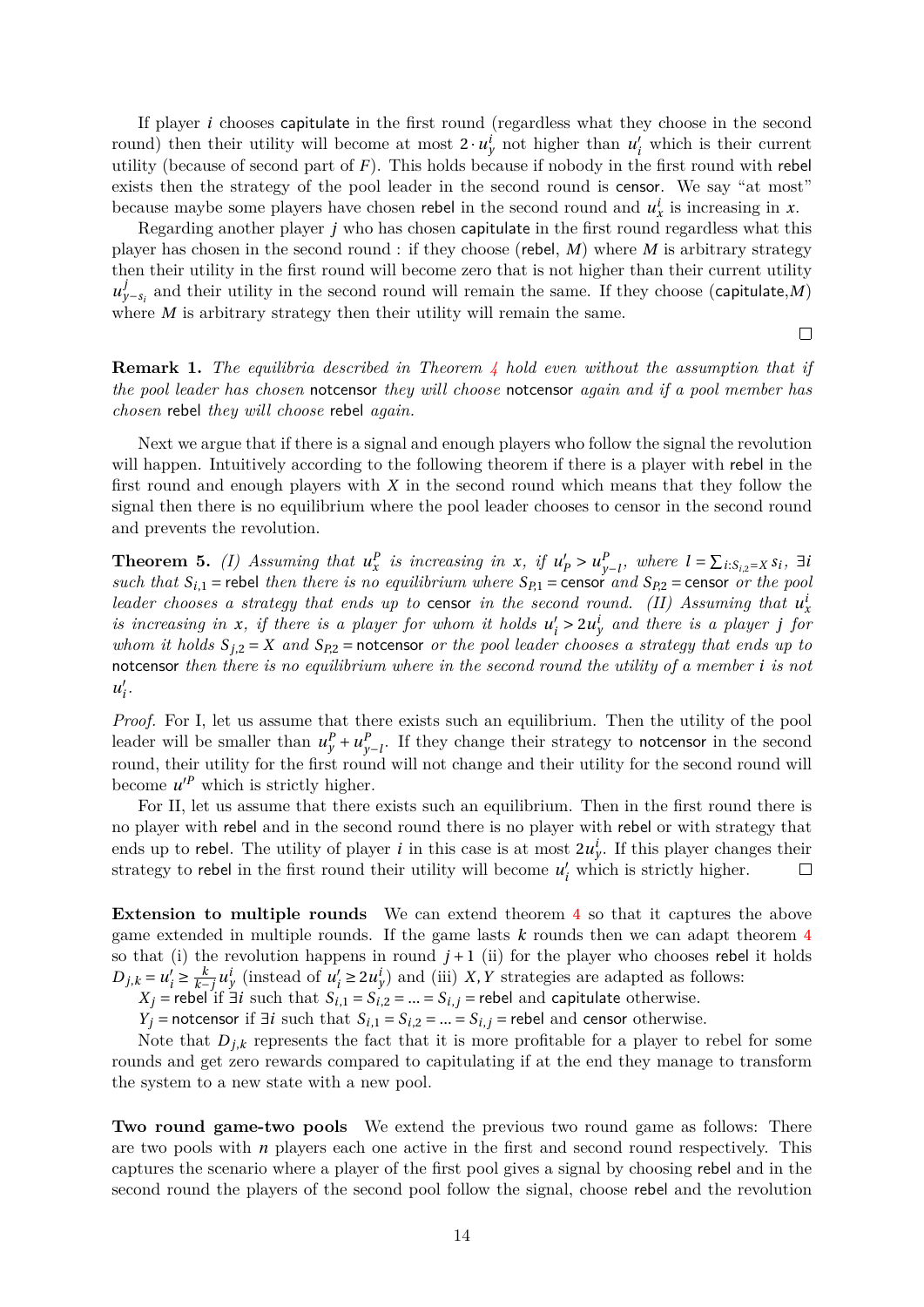takes place. Let  $P_1$ ,  $P_2$  the pool leaders of the pools and  $y_1$ ,  $y_2$  the sums of the stake that belong to all the members and the pool leader of the first and the second pool respectively. The utilities of the players are defined as follows:

- The utility of a player *i* of the first pool during the first round is defined in the same way as the previous game and in the second round is either  $u_{y_1}^i$  or  $u_i'$ . In the second round the utility of player *i* becomes  $u'_{i}$  if (i) the pool leader of the second pool chooses notcensor and there is a player of the second pool that chooses rebel (ii) the utility of player *i* in the first round is  $u'_i$ .
- The utility of the players of the second pool during the first round is  $u_{y_2}^i$ . The utility of the players of the second pool during the second round is defined as before except when during the first round *P*<sup>1</sup> chose notcensor and there was a player of the first pool with rebel. In that case the utility will be  $u'_i$ .

Let  $X$  be the strategy of the second pool's pool members where they choose rebel if there exists *i* such that  $S_{i,1}$  = rebel  $\cap$  *D* and capitulate otherwise. Let *Y* the strategy of the second pool's pool leader where it chooses notcensor if there exists *i* such that  $S_{i,1}$  = rebel $\cap D$  and censor otherwise. Let *D* be the event that  $u'_i \ge 2u'_{y_1}$ .

**Theorem 6.** Assuming that for all *i*  $u_x^P$  and  $u_x^i$  *is increasing in x* and for all *i* and *x it* holds  $u_x^i \ge 0$  then the following are Nash equilibria:  $S_{P_1}$  = censor,  $S_{P_2} = Y$  and  $K \cap L \cap J \cap F$ *where*  $\tilde{K}$  *is the event that*  $u'_{P_2} \geq u_{y_2}^{P_2}$  $y_2 - l$ , where  $l = \sum_{i:S_{i,2}=X} s_i$ , *J is the event that*  $\exists i, j$  *such that*  $S_{i,2} = S_{j,2} = X$ , L is the event that there exists unique i such that  $S_{i,1}$  = rebel and F is the event *that*  $(S_{i,1} = \text{rebel}) \Rightarrow ((u'^{P_1} \le u_{y_1 - s_i}^{P_1}) \cap D)$ *.* 

*Proof.* Let *i* be the player who chose rebel in the first round.

- 1. If  $P_1$  changes their strategy to notcensor then their utility will change from  $u_{y_1-s_i}^{P_1} + u_{P_1}'$  to  $2u'^{P_1}$  which is not higher because of the first part of *F*.
- 2. If *i* changes their strategy to capitulate then their utility will change from  $u'_{i}$  to at most  $2u_{y_1}^i$  which is not higher because of *F*.
- 3. If a player *j* from the first pool changes his strategy from capitulate to rebel then his utility will change from  $u_{y_1-s_i}^{p_1} + u'_j$  to which is not higher.
- 4. If *P*<sup>2</sup> changes their strategy from *Y* to censor or to a strategy that ends up to censor then their utility will change from  $u_{y_2}^{p_2} + u_{y_2}^{p_2}$  to at most  $u_{y_2}^{p_2} + u_{y_2-\alpha}^{p_2}$  which is not higher. If this pool leader changes their strategy from *Y* to something that ends up to notcensor then their utility will remain the same.
- 5. If a player of the second pool who has chosen *X* changes their strategy their utility will remain the same because there is at least one more player with *X*.
- 6. If a player of the second pool with a different strategy from *X* changes their strategy then their utility will remain the same because there exists a player with *X* and pool leader has chosen *Y* .

 $\Box$ 

## **Acknowledgment**

The first author was partially supported and the third author was supported by H2020 project PRIVILEDGE #780477.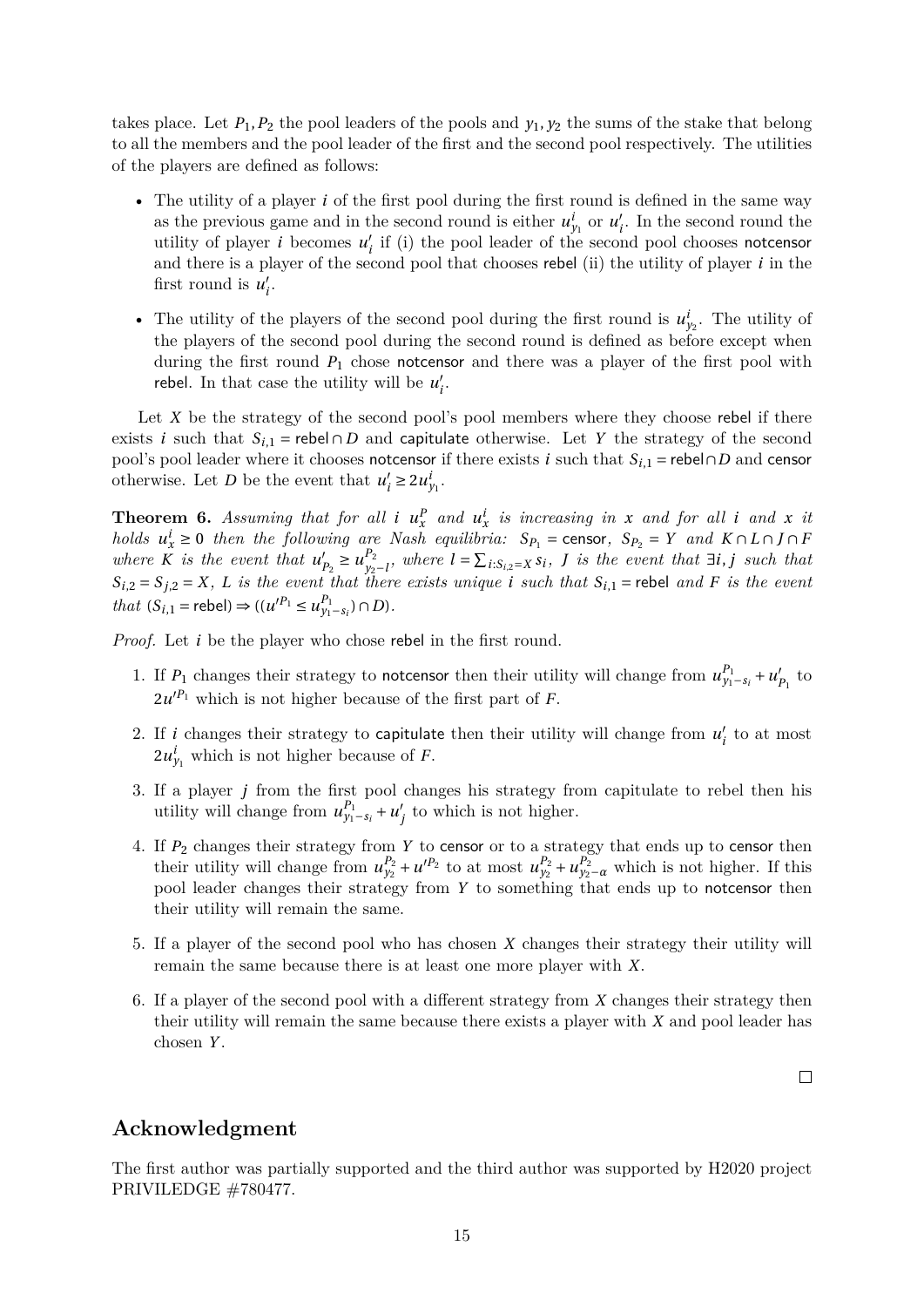# **References**

- [1] Amitanand S. Aiyer, Lorenzo Alvisi, Allen Clement, Michael Dahlin, Jean-Philippe Martin, and Carl Porth. BAR fault tolerance for cooperative services. In Andrew Herbert and Kenneth P. Birman, editors, *Proceedings of the 20th ACM Symposium on Operating Systems Principles 2005, SOSP 2005, Brighton, UK, October 23-26, 2005*, pages 45–58. ACM, 2005.
- <span id="page-15-12"></span>[2] Nick Arnosti and S. Matthew Weinberg. Bitcoin: A natural oligopoly. *CoRR*, abs/1811.08572, 2018.
- <span id="page-15-2"></span>[3] David Austen-Smith and Jeffrey S Banks. Cheap talk and burned money. *Journal of Economic Theory*, 91(1):1–16, 2000.
- <span id="page-15-14"></span>[4] Adam Back. Hashcash. http://www.cypherspace.org/hashcash, 1997.
- [5] Bitshares blockchain. https://bitshareshub.io/delegated-proof-of-stake-consensus/.
- <span id="page-15-9"></span><span id="page-15-5"></span>[6] Lars Brünjes, Aggelos Kiayias, Elias Koutsoupias, and Aikaterini-Panagiota Stouka. Reward sharing schemes for stake pools. In *2020 IEEE European Symposium on Security and Privacy*, pages 256–2[75, Los Alamitos, CA, USA, sep 2020. IEEE Computer Society.](https://bitshareshub.io/delegated-proof-of-stake-consensus/)
- <span id="page-15-0"></span>[7] Vitalik Buterin and Virgil Griffith. Casper the friendly finality gadget. *CoRR*, abs/1710.09437, 2017.
- <span id="page-15-8"></span>[8] Russell Cooper, Douglas V DeJong, Robert Forsythe, and Thomas W Ross. Communication in coordination games. *The Quarterly Journal of Economics*, 107(2):739–771, 1992.
- <span id="page-15-17"></span>[9] Vincent P Crawford and Joel Sobel. Strategic information transmission. *Econometrica: Journal of the Econometric Society*, pages 1431–1451, 1982.
- <span id="page-15-13"></span>[10] Bernardo David, Peter Gaži, Aggelos Kiayias, and Alexander Russell. Ouroboros praos: An adaptively-secure, semi-synchronous proof-of-stake protocol. Cryptology ePrint Archive, Report 2017/573, 2017. http://eprint.iacr.org/2017/573. To appear at EUROCRYPT 2018.
- <span id="page-15-7"></span>[11] Cynthia Dwork and Moni Naor. Pricing via processing or combatting junk mail. In Ernest F. Brickell, editor, *CRYPTO*[, volume 740 of](http://eprint.iacr.org/2017/573) *Lecture Notes in Computer Science*, pages 139–147. Springer, 1992.
- <span id="page-15-4"></span>[12] Eos. https://eos.io/eos-public-blockchain/.
- [13] Joseph Farrell. Cheap talk, coordination, and entry. *The RAND Journal of Economics*, pages 34–39, 1987.
- <span id="page-15-16"></span><span id="page-15-10"></span>[14] Jose[ph Farrell and Matthew Rabin. Cheap tal](https://eos.io/eos-public-blockchain/)k. *Journal of Economic perspectives*, 10(3):103–118, 1996.
- <span id="page-15-15"></span>[15] Iohk. https://iohk.io/.
- <span id="page-15-11"></span>[16] Aggelos Kiayias, Alexander Russell, Bernardo David, and Roman Oliynykov. Ouroboros: A provably secure proof-of-stake blockchain protocol. Cryptology ePrint Archive, Report 2016/[889, 2016.](https://iohk.io/) http://eprint.iacr.org/2016/889.
- <span id="page-15-6"></span>[17] Yujin Kwon, Jian Liu, Minjeong Kim, Dawn Song, and Yongdae Kim. Impossibility of full decentralization in permissionless blockchains. *CoRR*, abs/1905.05158, 2019.
- <span id="page-15-3"></span><span id="page-15-1"></span>[18] Nikos Leonardos[, Stefanos Leonardos, and Georgios Pi](http://eprint.iacr.org/2016/889)liouras. Oceanic games: Centralization risks and incentives in blockchain mining. *CoRR*, abs/1904.02368, 2019.